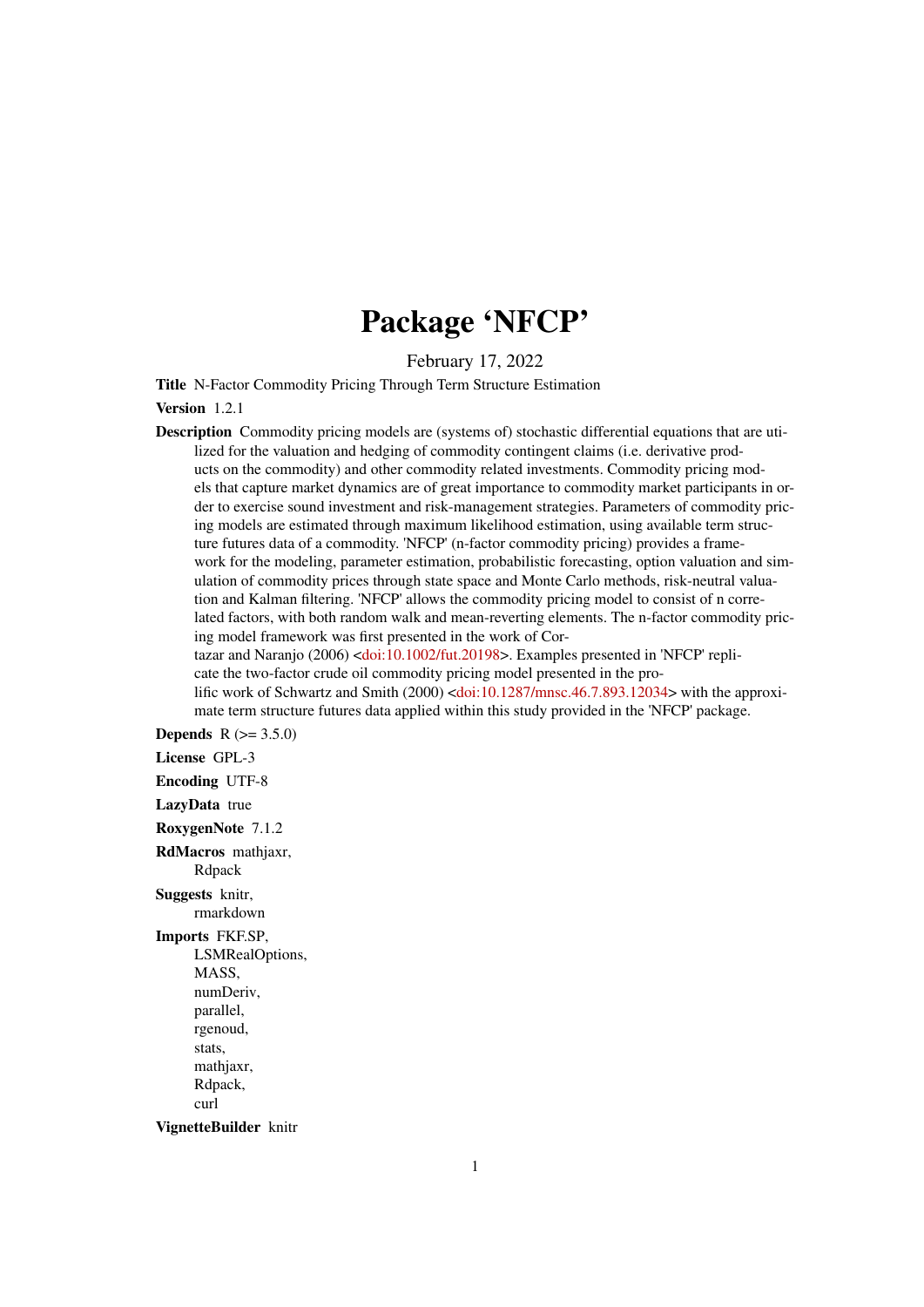# <span id="page-1-0"></span>R topics documented:

| Index | 36 |
|-------|----|
|       |    |

#### American\_option\_value *N-factor model American options on futures contracts valuation*

#### Description

Value American options on futures contracts under the parameters of an N-factor model

#### Usage

```
American_option_value(
  x_0,
  parameters,
  futures_maturity,
  option_maturity,
  K,
  r,
  call = FALSE,N_simulations,
  dt,
  orthogonal = "Power",
  degree = 2,
  verbose = FALSE,
  debugging = FALSE
\lambda
```

| x 0              | vector. Initial values of the state variables, where the length must correspond<br>to the number of factors specified in the parameters. |
|------------------|------------------------------------------------------------------------------------------------------------------------------------------|
| parameters       | vector. A named vector of parameter values of a specified N-factor model.<br>Function NFCP_parameters is recommended.                    |
| futures_maturity |                                                                                                                                          |
|                  | numeric. Time, in years, when the underlying futures contract matures.                                                                   |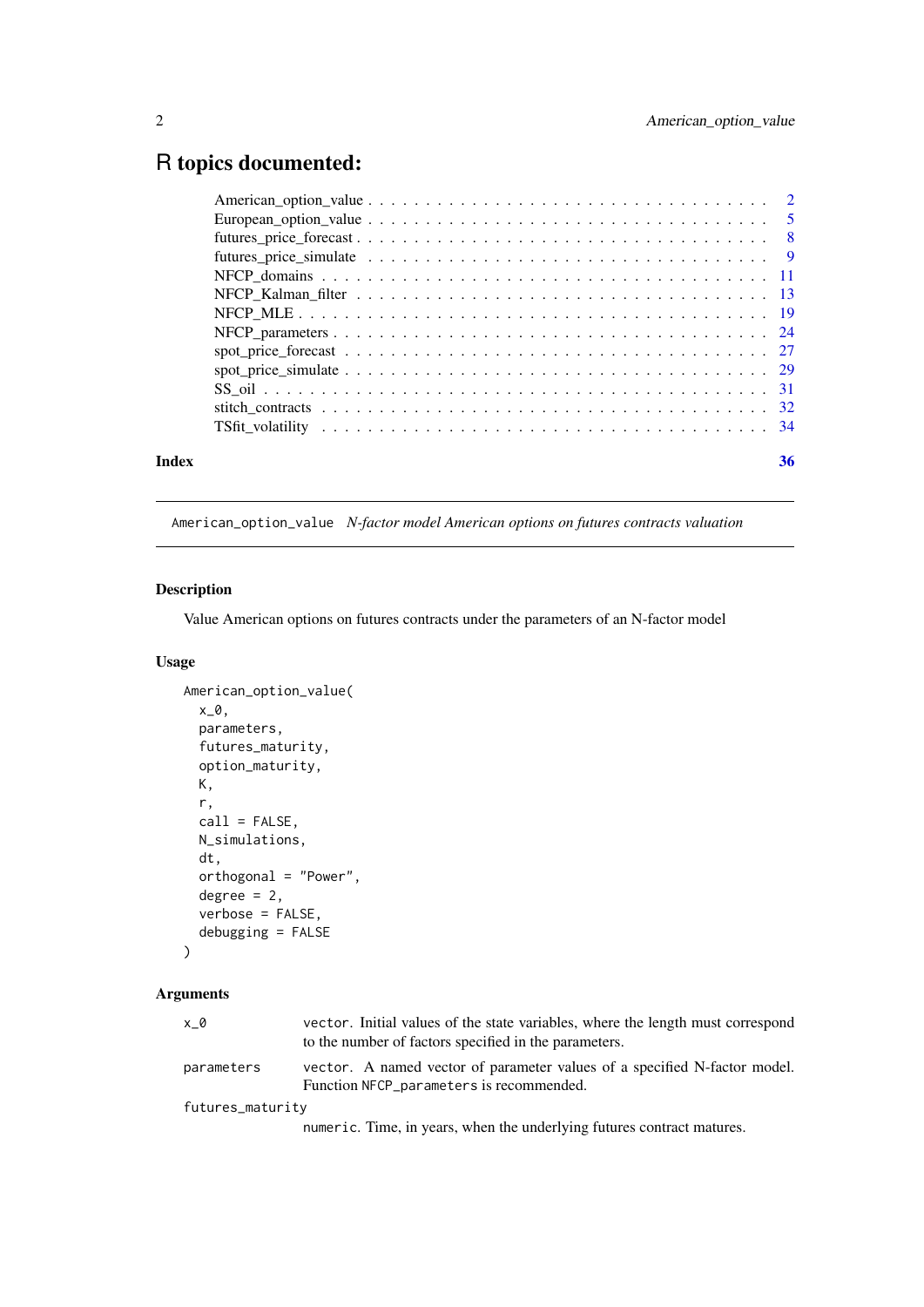| option_maturity |                                                                                                                                                                                                                                                          |  |
|-----------------|----------------------------------------------------------------------------------------------------------------------------------------------------------------------------------------------------------------------------------------------------------|--|
|                 | numeric. Time, in years, when the American option expires.                                                                                                                                                                                               |  |
| К               | numeric. Strike price of the American Option.                                                                                                                                                                                                            |  |
| r               | numeric. Annualized risk-free interest rate.                                                                                                                                                                                                             |  |
| call            | logical. Is the American option a call or put option?                                                                                                                                                                                                    |  |
| N_simulations   | numeric. Total number of simulated price paths.                                                                                                                                                                                                          |  |
| dt              | numeric. Discrete time step, in years, of the Monte Carlo simulation.                                                                                                                                                                                    |  |
| orthogonal      | character. The orthogonal polynomial used to approximate the continuation<br>value of the option in the LSM simulation method. Orthogonal polynomial argu-<br>ments available are: "Power", "Laguerre", "Jacobi", "Legendre", "Chebyshev",<br>"Hermite". |  |
| degree          | numeric. The degree of polynomials used in the least squares fit.                                                                                                                                                                                        |  |
| verbose         | logical. Should additional option value information be output? see details.                                                                                                                                                                              |  |
| debugging       | logical Should the simulated state variables and futures prices be output?                                                                                                                                                                               |  |

#### Details

The American option value function calculates numerically the value of American options on futures contracts within the N-factor model. An American option on a commodity futures contract gives the holder the right, but not the obligation, to buy (call) or sell (put) the underlying asset at any time before option maturity. If the American option is exercised, the option devolves into buying or selling of the underlying futures asset at the exercise price.

The 'American option value' function uses Monte Carlo simulation and the Least-Squares Monte Carlo (LSM) simulation approach to numerically calculate the value of American options on futures contracts under the N-factor model. LSM simulation is a method that values options with early exercise opportunities, first presented by Longstaff and Schwartz (2001). LSM simulation uses discrete time steps to approximate the value of the American option and thus technically values Bermudan-style options, converging to American option values as the size of the time step approaches zero. For more information on LSM simulation, see help('LSM\_American\_option') of the 'LSMRealOption' package or Longstaff and Schwartz (2001).

For a provided N-factor model,the 'American\_option\_value' function simulates state variables under the N-factor framework through the 'spot\_price\_simulate' function, developing expected futures prices from these simulated state variables. The function then uses the 'LSM\_American\_option' of the 'LSMRealOption' package to calculate the value of the American option with early exercise opportunities.

The number of simulations has a large influence on the standard error and accuracy of calculated option values at the cost of computational expense. Large numbers of simulations are suggested to converge upon appropriate values.

Orthogonal polynomials are used in the LSM simulation method to approximate the value of continuing to hold the American option. In general, increasing the degree of orthogonal polynomials used should increase the accuracy of results, at the cost of increased computational expense.

#### Value

The 'American\_option\_value' function by default returns a numeric object corresponding to the calculated value of the American option.

When verbose = T, 6 objects related to the American option value are returned within a list class object. The objects returned are: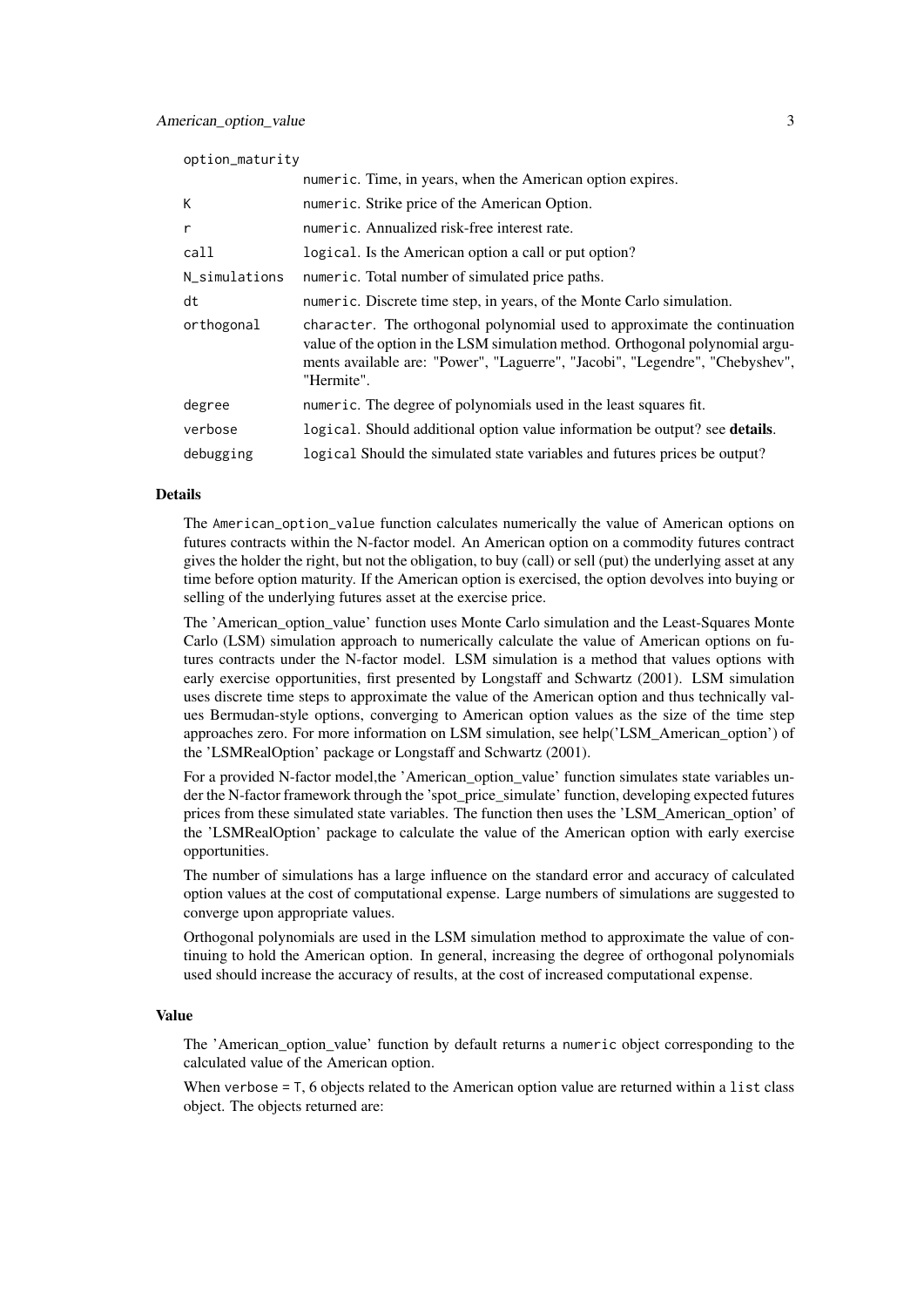4 American\_option\_value

| Value                           | The calculated option value.                                                      |
|---------------------------------|-----------------------------------------------------------------------------------|
| <b>Standard Error</b>           | The standard error of the calculated option value.                                |
| Expected Timing                 | The expected time of early exercise.                                              |
| Expected Timing SE              | The standard error of the expected time of early exercise.                        |
| Exercise Probability            | The probability of early exercise of the option being exercised.                  |
| Cumulative Exercise Probability | vector. The cumulative probability of option exercise at each discrete observatio |
|                                 |                                                                                   |

When debugging = T, an additional 2 simulation objects are returned within the list class object. These objects can have high dimensions and thus memory usage, so caution should be applied. The objects returned are:

Simulated State Variables An array of simulated state variables. The three dimensions of the array correspond to a d Simulated Futures Prices A matrix of simulated futures contract price paths. Each row represents one simulated dis

#### References

Longstaff, F.A., and E.S. Schwartz, (2001). Valuing American Options by Simulation: A Simple Least-Squares Approach. *The Review of Financial Studies.*, 14:113-147.

Schwartz, E. S., and J. E. Smith, (2000). Short-Term Variations and Long-Term Dynamics in Commodity Prices. *Manage. Sci.*, 46, 893-911.

Cortazar, G., and L. Naranjo, (2006). An N-factor Gaussian model of oil futures prices. *Journal of Futures Markets: Futures, Options, and Other Derivative Products*, 26(3), 243-268.

Aspinall, T., A. Gepp, G. Harris, S. Kelly, C. Southam, and B. Vanstone, (2021). LSMRealOptions: Value American and Real Options Through LSM Simulation. R package version 0.1.1.

#### Examples

```
# Example 1 - An American put option on a futures contract following 'GBM'
American_option_value(x_0 = \log(36),
                     parameters = c(mu_r - 0.06, sigma_1 = 0.2),
                     N_simulations = 1e2,
                     futures_maturity = 1,
                     option_maturity = 1,
                     dt = 1/50,
                     K = 40,
                     r = 0.06.
                     verbose = FALSE,
                     orthogonal = "Laguerre",
                     degree = 3)
```
# Example 2 - An American put option under a two-factor crude oil model:

```
## Step 1 - Obtain current (i.e. most recent) state vector by filtering the
## two-factor oil model:
Schwartz_Smith_oil <- NFCP_Kalman_filter(parameter_values = SS_oil$two_factor,
                                        parameter_names = names(SS_oil$two_factor),
                                        log_futures = log(SS_oil$stitched_futures),
                                        dt = SS_oil$dt,
                                        futures_TTM = SS_oil$stitched_TTM,
                                        verbose = TRUE)
```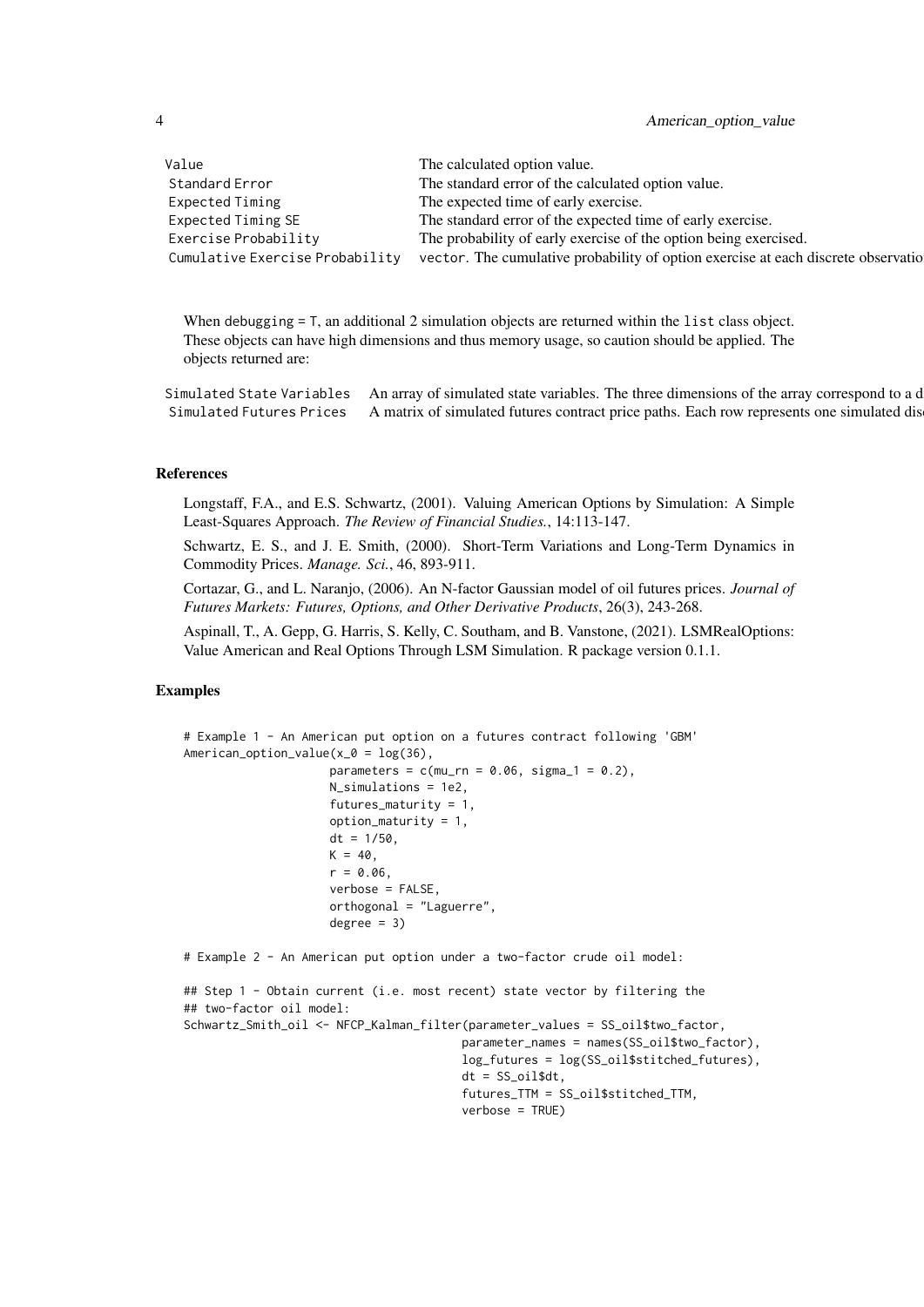```
##Step 2 - Calculate 'put' option price:
American_option_value(x_0 = Schwartz_Smith_oil$x_t,
                     parameters = SS_oil$two_factor,
                     futures_maturity = 2,
                     option_maturity = 1,
                     K = 20,
                     r = 0.05,
                     call = FALSE,N_simulations = 1e2,
                     dt = 1/12.
                     verbose = TRUE,
                     orthogonal = "Power",
                     degree = 2)
```
European\_option\_value *N-factor model European options on futures contracts valuation*

#### Description

Value European Option Put and Calls under the parameters of an N-factor model.

#### Usage

```
European_option_value(
  x_0,
  parameters,
  futures_maturity,
  option_maturity,
  K,
  r,
  call = FALSE,verbose = FALSE
)
```

| x_0              | vector. Initial values of the state variables, where the length must correspond<br>to the number of factors specified in the parameters. |  |
|------------------|------------------------------------------------------------------------------------------------------------------------------------------|--|
| parameters       | vector. A named vector of parameter values of a specified N-factor model.<br>Function NFCP_parameters is recommended.                    |  |
| futures_maturity |                                                                                                                                          |  |
|                  | numeric. Time, in years, when the underlying futures contract matures.                                                                   |  |
| option_maturity  |                                                                                                                                          |  |
|                  | numeric. Time, in years, when the American option expires.                                                                               |  |
| К                | numeric. Strike price of the American Option.                                                                                            |  |
| $\mathsf{r}$     | numeric. Annualized risk-free interest rate.                                                                                             |  |
| call             | logical. Is the American option a call or put option?                                                                                    |  |
| verbose          | logical. Should additional option value information be output? see <b>details</b> .                                                      |  |
|                  |                                                                                                                                          |  |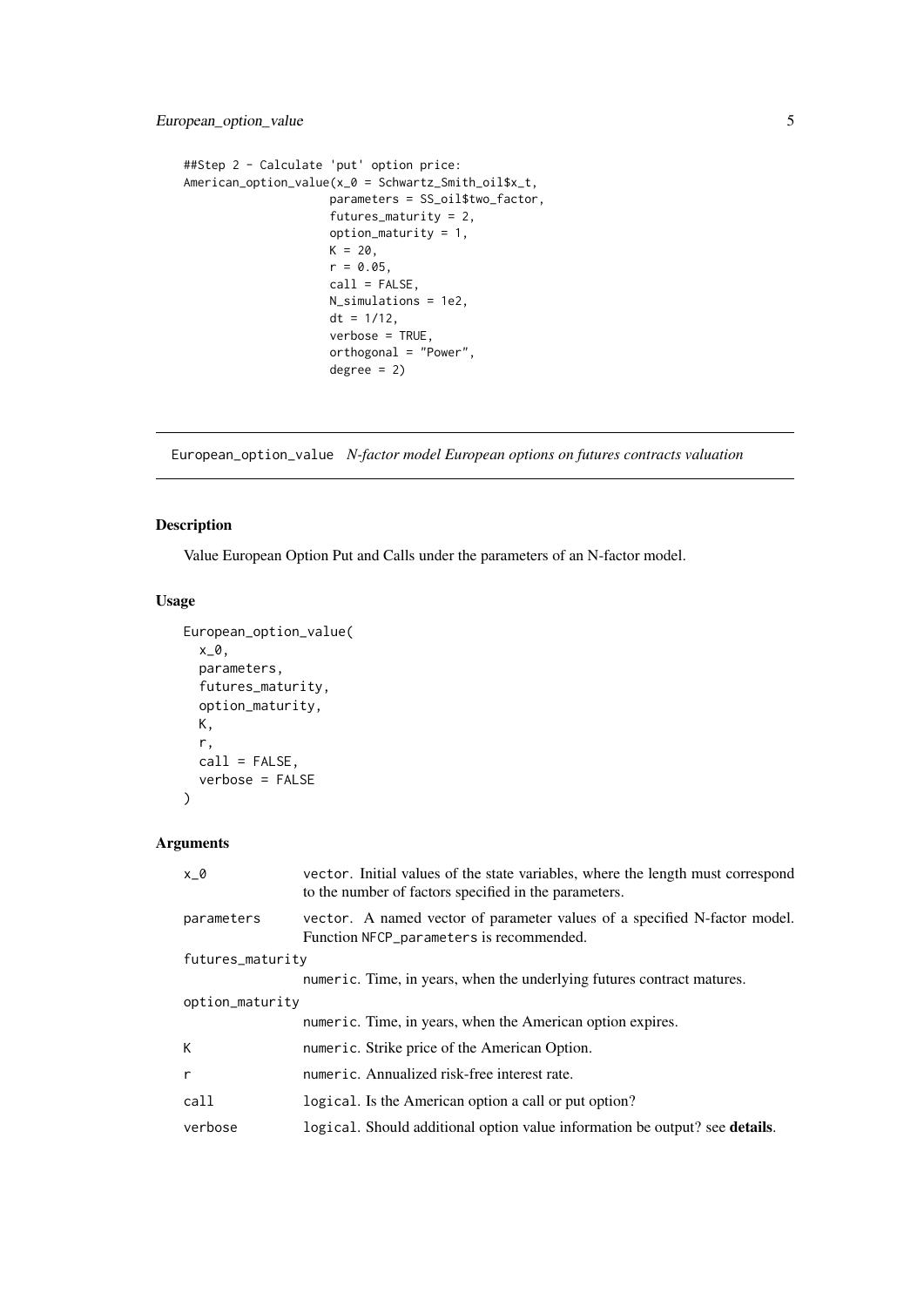#### Details

The European\_option\_value function calculates analytic expressions of the value of European call and put options on futures contracts within the N-factor model. A European option on a commodity futures contract gives the holder the right, but not the obligation, to buy (call) or sell (put) the underlying asset at option maturity. If the European option is exercised, the option devolves into buying or selling of the underlying futures asset.

State variables (i.e., the states of the factors of an N-factor model) are generally unobservable. Filtering the commodity pricing model using term structure data will provide the most recent optimal estimates of state variables, which can then be used to forecast and value European options.

Under the assumption that future futures prices are log-normally distributed under the risk-neutral process, there exist analytic expressions of the value of European call and put options on futures contracts. The value of a European option on a futures contract is given by calculating the current expected futures price and the average instantaneous variance of the futures return innovations over the life of the option.

Consider a European option with strike price K and a risk-free interest rate of  $r_f$ . The option maturity is at time  $T_0$  and futures maturity at time  $T_1$ . The particular model features a state vector of length N (i.e., N-factors)  $x(t)$ 

The value of a European call option would thus be:

$$
e^{-rT_0}E^*[max(F(x(T_0), T_0, T_1) - K, 0)]
$$

The analytic solution to call and put options are given by: Call options:

 $e^{-rT_0}(F(x(0),0,T_1)N(d_1) - KN(d_2))$ 

Put options:

$$
e^{-rT_0}(KN(-d_2) - F(x(0), 0, T_1)N(-d_1))
$$

Where:

Where:

$$
d_1 = \frac{\ln(F/K) + \frac{1}{2}v^2}{v}
$$

$$
d_2 = d_1 - v
$$

Parameter  $N(d)$  indicates cumulative probabilities for the standard normal distribution (i.e.  $P(Z \leq$ d)).

Finally, parameter  $v$ , the annualized option volatility, is given by:

$$
Var^*[\ln(F(x(T_0), T_0, T_1))] \equiv v^2 = \sum_{i,j=1} e^{(-\kappa_i + \kappa_j)(T_1 - T_0)} Cov^*(x_i(T_0), x_j(T_0))
$$

The annualized option volatility approaches  $\sigma_1^2 T_0$  as both  $T_0$  and  $T_1$  increase, as most uncertainty about spot prices at futures contract maturity and option expiration are a result of uncertainty about spot prices, rather than the cost of carry (Schwartz and Smith, 2000).

The presented option valuation formulas are analogous to the Black-Scholes formulas for valuing European options on stocks that do not pay dividends

When verbose = T, the European\_option\_value function numerically calculates the sensitivity of option prices to underlying option and model parameters. Gradients are calculated numerically through the grad function of the numDeriv package.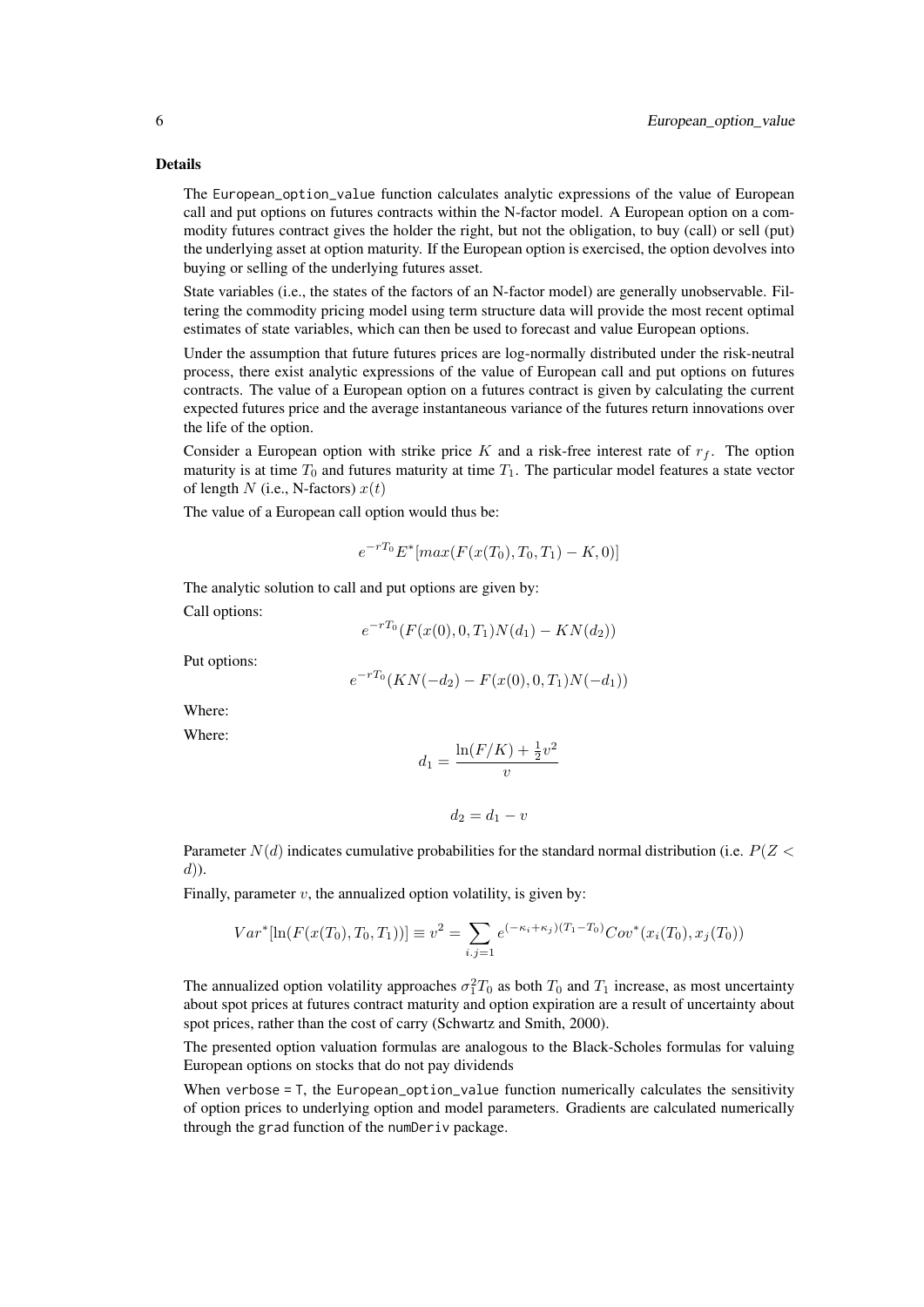#### Value

The European\_option\_value function returns a numeric value corresponding to the present value of an option when verbose = F. When verbose = T, European\_option\_value returns a list with three objects:

| option value          | Present value of the option.                      |
|-----------------------|---------------------------------------------------|
| annualized volatility | Annualized volatility of the option.              |
| parameter sensitivity | Sensitivity of option value to model parameters.  |
| greeks                | Sensitivity of option value to option parameters. |

#### References

Schwartz, E. S., and J. E. Smith, (2000). Short-Term Variations and Long-Term Dynamics in Commodity Prices. *Manage. Sci.*, 46, 893-911.

Cortazar, G., and L. Naranjo, (2006). An N-factor Gaussian model of oil futures prices. *Journal of Futures Markets: Futures, Options, and Other Derivative Products*, 26(3), 243-268.

Paul Gilbert and Ravi Varadhan (2016). numDeriv: Accurate Numerical Derivatives. R package version 2016.8-1. https://CRAN.R-project.org/package=numDeriv

#### Examples

##Example 1 - A European 'put' option on a futures contract following 'GBM'

```
European option value(x \theta = \log(2\theta), parameters = c(mu rn = 0.06, sigma 1 = 0.2),
                      futures_maturity = 1, option_maturity = 1,
                      K = 20, r = 0.06, call = FALSE, verbose = TRUE)
```
##Example 2 - A European put option under a two-factor crude oil model:

```
##Step 1 - Obtain current (i.e. most recent) state vector by filtering the
##two-factor oil model:
Schwartz_Smith_oil <- NFCP_Kalman_filter(parameter_values = SS_oil$two_factor,
                                        parameter_names = names(SS_oil$two_factor),
                                        log_futures = log(SS_oil$stitched_futures),
                                        dt = SS_oil$dt,
                                        futures_TTM = SS_oil$stitched_TTM,
                                        verbose = TRUE)
##Step 2 - Calculate 'call' option price:
European_option_value(x_0 = Schwartz_Smith_oil$x_t,
                     parameters = SS_oil$two_factor,
                     futures_maturity = 2,
                     option_maturity = 1,
```

```
K = 20.
r = 0.05.
call = FALSE,
```
verbose = FALSE)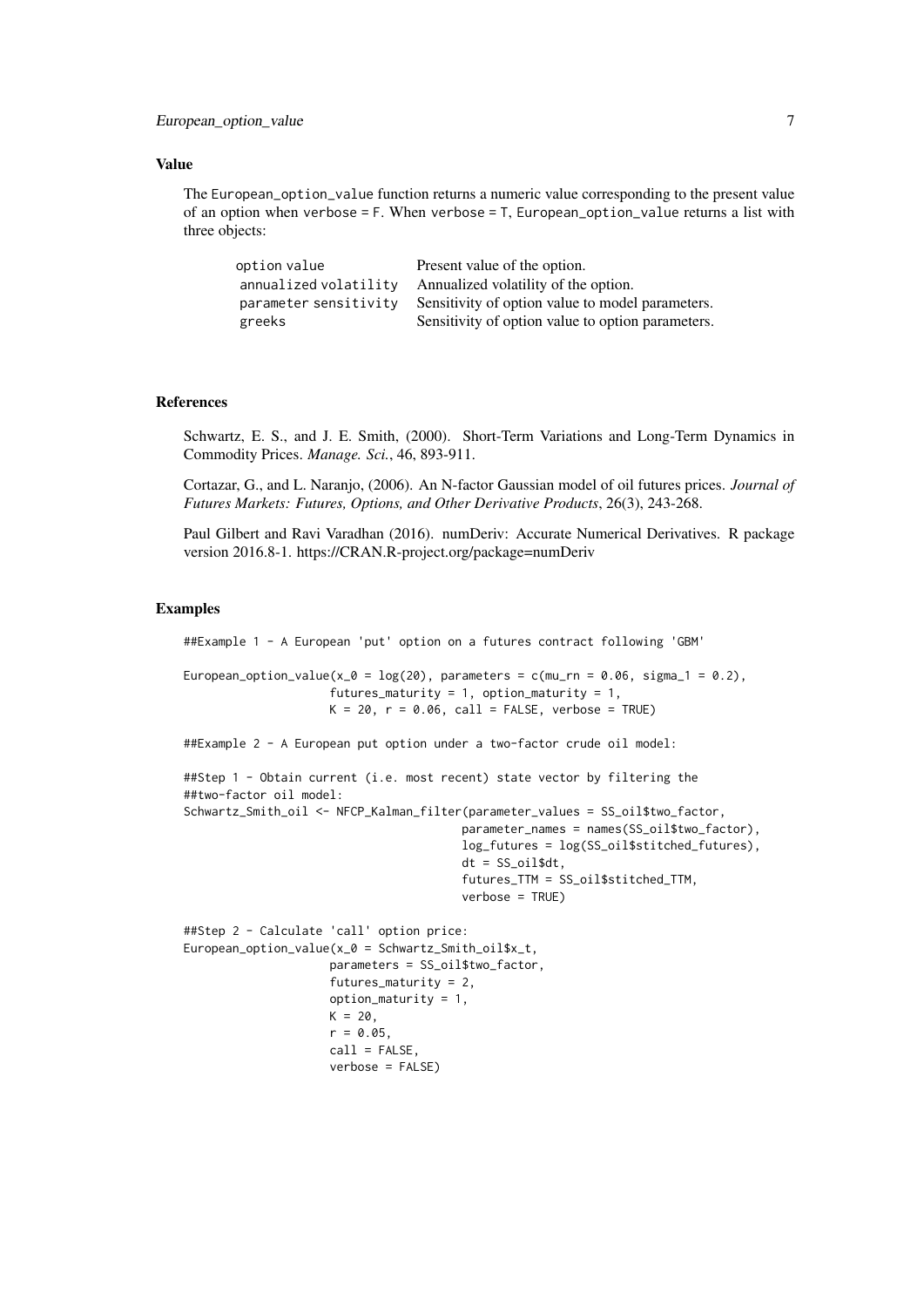```
futures_price_forecast
```
#### Description

Analytically forecast future expected Futures prices under the risk-neutral version of a specified N-factor model.

#### Usage

```
futures_price_forecast(
  x_0,
  parameters,
  t = 0,
  futures\_TTM = 1:10,percentiles = NULL
\lambda
```
#### Arguments

| x 0         | vector. Initial values of the state variables, where the length must correspond<br>to the number of factors specified in the parameters. |
|-------------|------------------------------------------------------------------------------------------------------------------------------------------|
| parameters  | vector. A named vector of parameter values of a specified N-factor model.<br>Function NFCP_parameters is recommended.                    |
| t           | numeric. The time point, in years, at which to forecast futures prices.                                                                  |
| futures_TTM | vector. the time-to-maturity, in years, of futures contracts to forecast.                                                                |
| percentiles | vector. Optional. Probabilistic forecasting percentile intervals.                                                                        |

#### Details

Under the assumption or risk-neutrality, futures prices are equal to the expected future spot price. Additionally, under deterministic interest rates, forward prices are equal to futures prices. Let  $F_{T,t}$ denote the market price of a futures contract at time  $t$  with time  $T$  until maturity. let \* denote the risk-neutral expectation and variance of futures prices. The following equations assume that the first factor follows a Brownian Motion.

$$
E^*[ln(F_{T,t})] = season(T) + \sum_{i=1}^N e^{-\kappa_i T} x_i(0) + \mu^* t + A(T-t)
$$

Where:

$$
A(T-t) = \mu^*(T-t) - \sum_{i=1}^N \frac{1 - e^{-\kappa_i(T-t)}\lambda_i}{\kappa_i} + \frac{1}{2}(\sigma_1^2(T-t) + \sum_{i,j \neq 1} \sigma_i \sigma_j \rho_{i,j} \frac{1 - e^{-(\kappa_i + \kappa_j)(T-t)}}{\kappa_i + \kappa_j})
$$

The variance is given by:

$$
Var^*[ln(F_{T,t})] = \sigma_1^2 t + \sum_{i,j \neq 1} e^{-(\kappa_i + \kappa_j)(T-t)} \sigma_i \sigma_j \rho_{i,j} \frac{1 - e^{-(\kappa_i + \kappa_j)t}}{\kappa_i + \kappa_j}
$$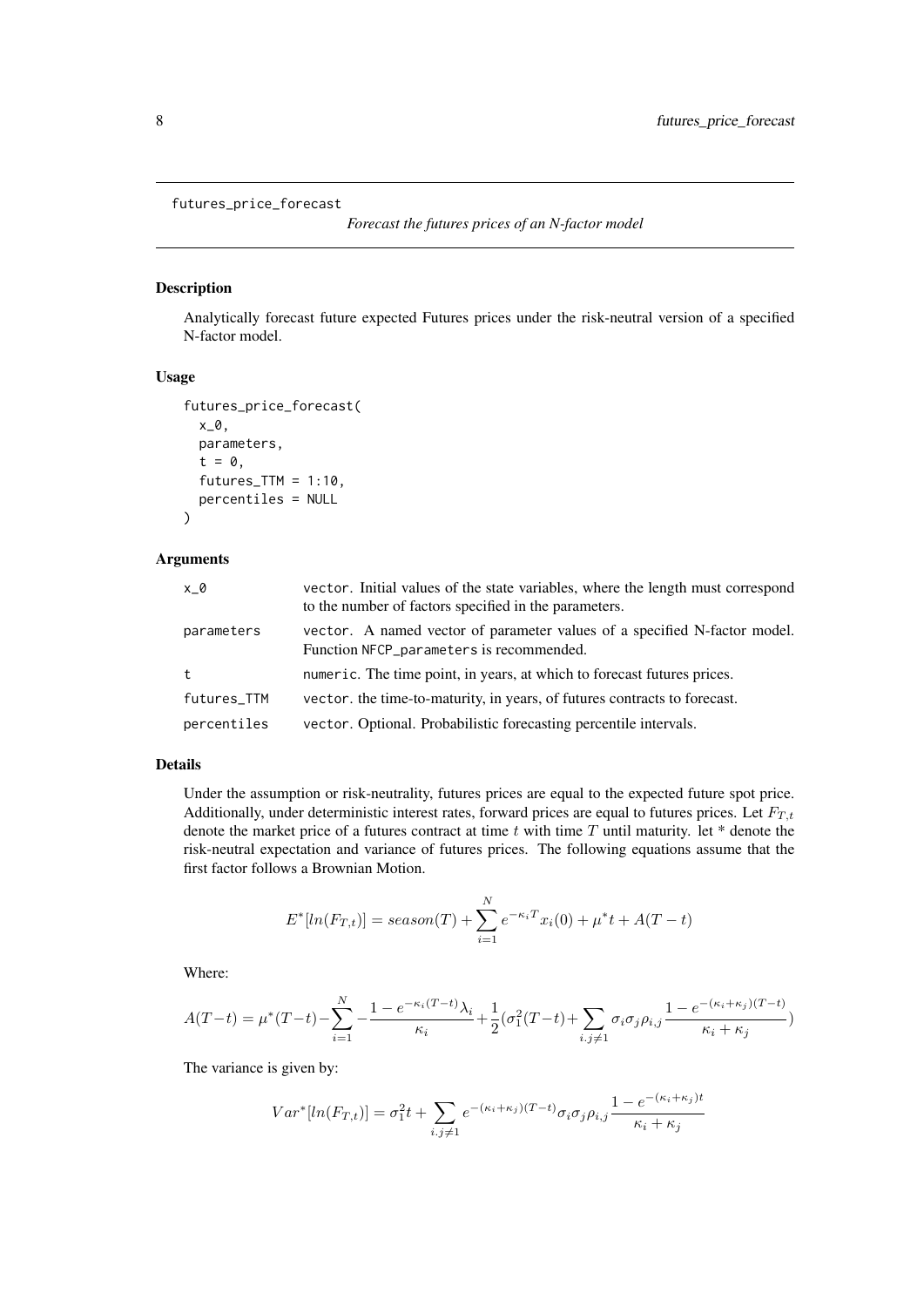#### <span id="page-8-0"></span>Value

futures\_price\_forecast returns a vector of expected Futures prices under a given N-factor model with specified time to maturities at time  $t$ . When percentiles are specified, the function returns a matrix with the corresponding confidence bands in each column of the matrix.

#### References

Schwartz, E. S., and J. E. Smith, (2000). Short-Term Variations and Long-Term Dynamics in Commodity Prices. *Manage. Sci.*, 46, 893-911.

Cortazar, G., and L. Naranjo, (2006). An N-factor Gaussian model of oil futures prices. *Journal of Futures Markets: Futures, Options, and Other Derivative Products*, 26(3), 243-268.

#### Examples

```
# Forecast futures prices of the Schwartz and Smith (2000) two-factor oil model:
## Step 1 - Run the Kalman filter for the two-factor oil model:
SS_2F_filtered <- NFCP_Kalman_filter(parameter_values = SS_oil$two_factor,
                                    parameter_names = names(SS_oil$two_factor),
                                    log_futures = log(SS_oil$stitched_futures),
                                    dt = SS_oil$dt,
                                    futures_TTM = SS_oil$stitched_TTM,
                                    verbose = TRUE)
## Step 2 - Probabilistic forecast of the risk-neutral two-factor
## stochastic differential equation (SDE):
futures_price_forecast(x_0 = SS_2F_filtered$x_t,
                      parameters = SS_oil$two_factor,
                      t = 0,
                      futures\_TTM = seq(0, 9, 1/12),
                      percentiles = c(0.1, 0.9)
```
futures\_price\_simulate

*Simulate futures prices of an N-factor model through Monte Carlo simulation*

#### Description

Simulate Futures price data with dynamics that follow the parameters of an N-factor model through Monte Carlo simulation.

#### Usage

```
futures_price_simulate(
  x_0,
 parameters,
 dt,
 N_obs,
  futures_TTM,
 ME\_TTM = NULL,
  verbose = TRUE
)
```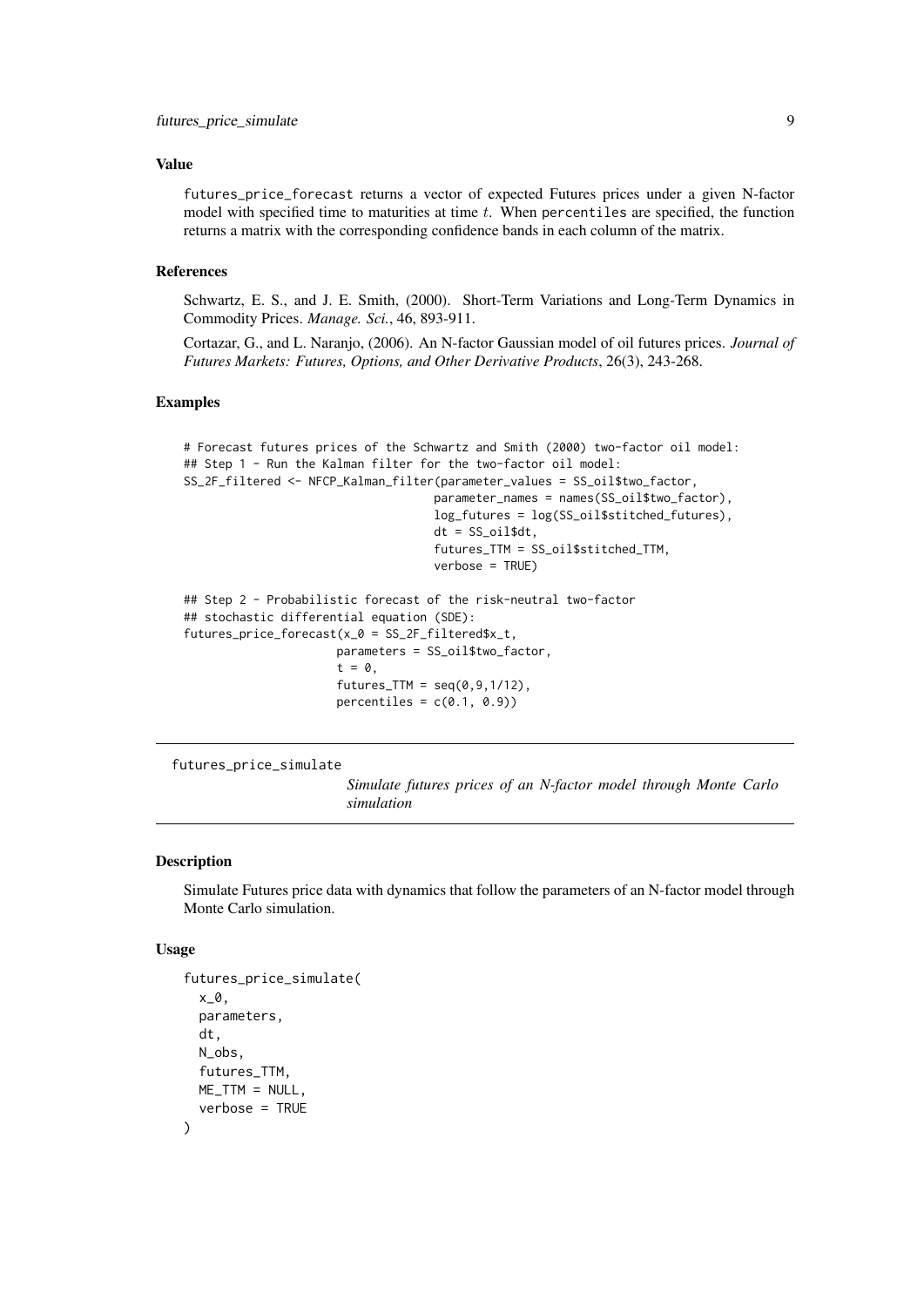#### Arguments

| $x_0$       | vector. Initial values of the state variables, where the length must correspond<br>to the number of factors specified in the parameters.                                                                                                                                                                                                                                                                                            |
|-------------|-------------------------------------------------------------------------------------------------------------------------------------------------------------------------------------------------------------------------------------------------------------------------------------------------------------------------------------------------------------------------------------------------------------------------------------|
| parameters  | vector. A named vector of parameter values of a specified N-factor model.<br>Function NFCP_parameters is recommended.                                                                                                                                                                                                                                                                                                               |
| dt          | numeric. Discrete time step, in years, of the Monte Carlo simulation.                                                                                                                                                                                                                                                                                                                                                               |
| N_obs       | numeric. Number of discrete observations to simulate.                                                                                                                                                                                                                                                                                                                                                                               |
| futures_TTM | vector or matrix. The time-to-maturity of observed futures contracts, in years,<br>at a given observation date. This time-to-maturity can either be constant (ie.<br>class 'vector') or variable (ie. class 'matrix') across observations. The number<br>of rows of object 'futures_TTM' must be either 1 or equal to argument 'N_obs'.<br>NA values are allowed.                                                                   |
| ME_TTM      | vector. the time-to-maturity groupings to consider for observed futures prices.<br>The length of ME_TTM must be equal to the number of 'ME' parameters speci-<br>fied in object 'parameter_names'. The maximum of 'ME_TTM' must be greater<br>than the maximum value of 'futures_TTM'. When the number of 'ME' parame-<br>ter values is equal to one or the number of columns of object 'log_futures', this<br>argument is ignored. |
| verbose     | logical. Should simulated state variables be output?                                                                                                                                                                                                                                                                                                                                                                                |

#### Details

The futures\_price\_simulate function simulates futures price data using the Kalman filter algorithm, drawing from a normal distribution for the shocks in the transition and measurement equations at each discrete time step. At each discrete time point, an observation of the state vector is generated through the transition equation, drawing from a normal distribution with a covariance equal to  $Q_t$ . Following this, simulated futures prices are generated through the measurement equation, drawing from a normal distribution with covariance matrix equal to H.

Input futures\_TTM can be either a matrix specifying the constant time to maturity of futures contracts to simulate, or it can be a matrix where nrow(futures\_TTM) == N\_obs for the time-varying time to maturity of the futures contracts to simulate. This allows for the simulation of both aggregate stitched data and individual futures contracts.

#### Value

futures\_price\_simulate returns a list with three objects when verbose = T and a matrix of simulated futures prices when verbose = F. The list objects returned are: #'

state\_vector A matrix of Simulated state variables at each discrete time point. The columns represent each factor futures\_prices A matrix of Simulated futures prices, with each column representing a simulated futures contract. spot\_prices A vector of simulated spot prices

#### References

Schwartz, E. S., and J. E. Smith, (2000). Short-Term Variations and Long-Term Dynamics in Commodity Prices. *Manage. Sci.*, 46, 893-911.

Cortazar, G., and L. Naranjo, (2006). An N-factor Gaussian model of oil futures prices. *Journal of Futures Markets: Futures, Options, and Other Derivative Products*, 26(3), 243-268.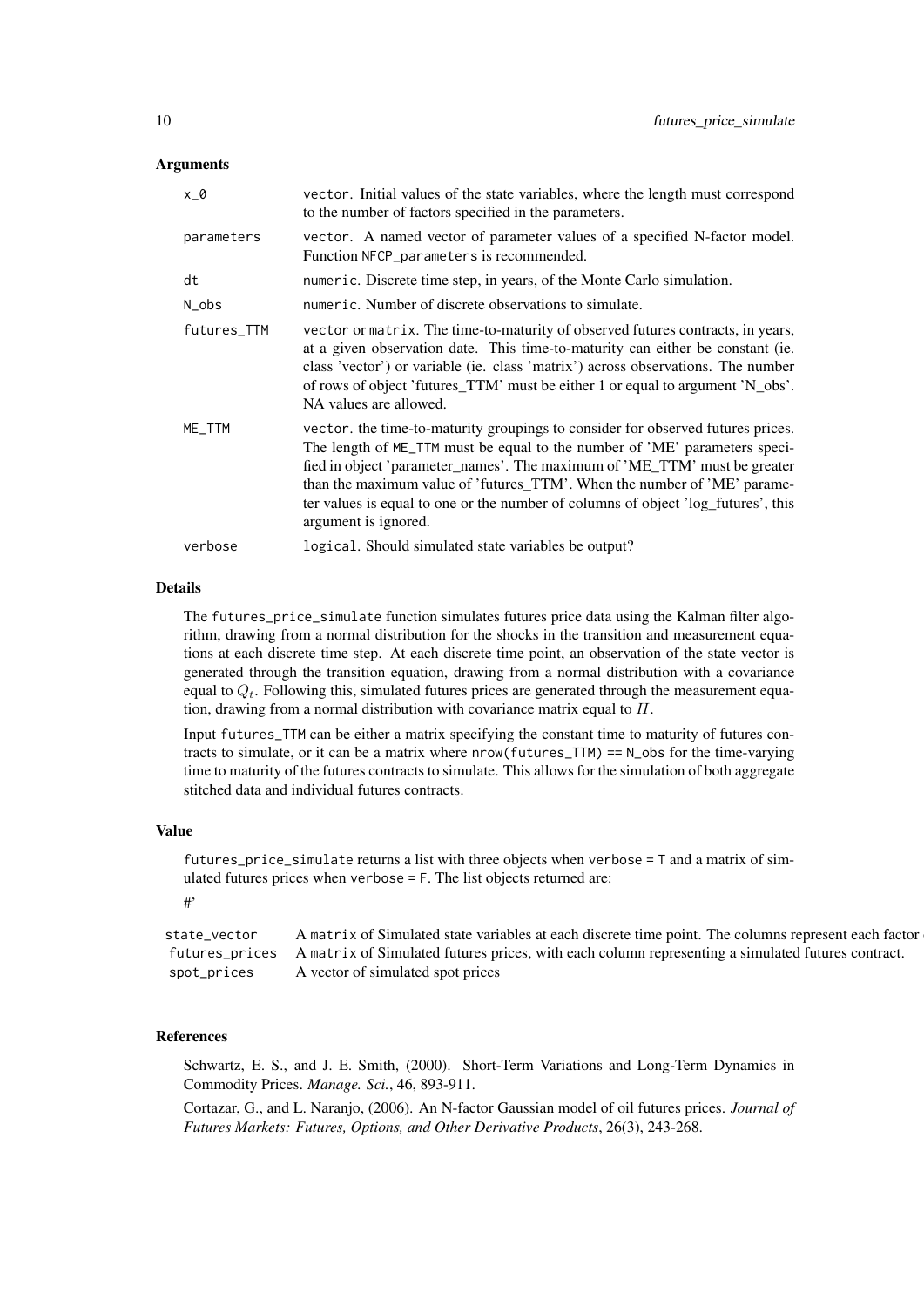#### <span id="page-10-0"></span>Examples

```
# Example 1 - Simulate Crude Oil with constant time-to-maturity:
simulated_futures <- futures_price_simulate(x_0 = c(log(SS_oil$spot[1,1]), 0),
                                           parameters = SS_oil$two_factor,
                                           dt = SS_oil$dt,
                                           N_obs = nrow(SS_oil$stitched_futures),
                                           futures_TTM = SS_oil$stitched_TTM)
##Simulate Crude Oil Contracts with a rolling-window of measurement error:
simulated_futures_prices <- futures_price_simulate(x_0 = c(log(SS_oil$spot[1,1]), 0),
                                                  parameters = SS_oil$two_factor,
                                                  dt = SS_oil$dt,
                                                  N_obs = nrow(SS_oil$contracts),
                                               futures_TTM = SS_oil$contract_maturities,
                                                  ME_TTM = c(1/4, 1/2, 1, 2, 5))
```
NFCP\_domains *N-Factor MLE search boundaries*

#### Description

Generate boundaries for the domain of parameters of the N-factor model for parameter estimation.

#### Usage

```
NFCP_domains(
  parameters,
  kappa = NULL,
  lambda = NULL,sigma = NULL,
  mu = NULL,mu_r = NULL,rho = NULL,
  season = NULL,
  ME = NULL,x_0 = NULL,E = NULL\lambda
```

| parameters | a vector of parameter names of an N-factor model. Function NFCP parameters<br>is recommended. |
|------------|-----------------------------------------------------------------------------------------------|
| kappa      | A vector of length two specifying the lower and upper bounds for the 'kappa'<br>parameter     |
| lambda     | A vector of length two specifying the lower and upper bounds for the 'lambda'<br>parameter    |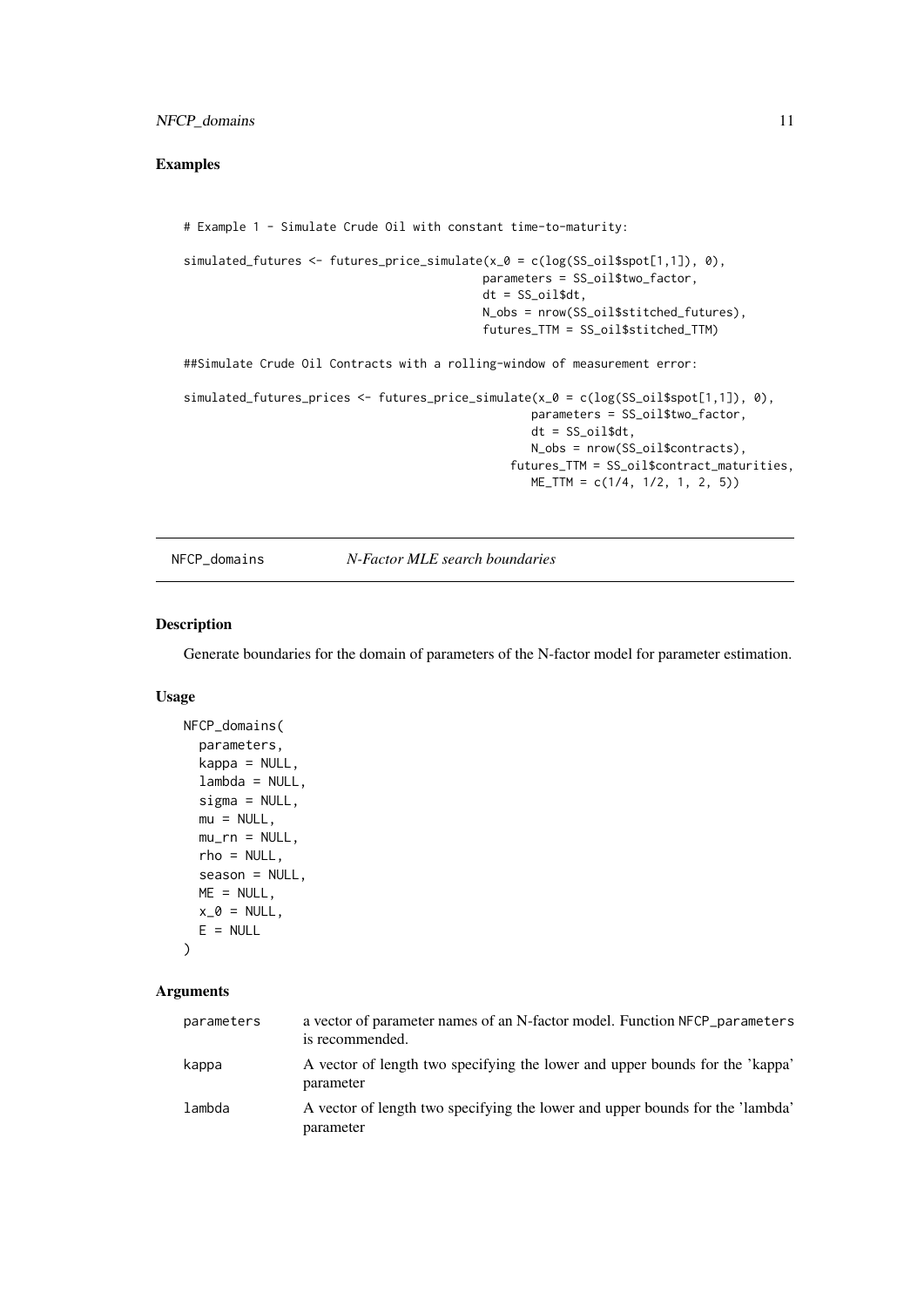| sigma  | A vector of length two specifying the lower and upper bounds for the 'sigma'<br>parameter                        |
|--------|------------------------------------------------------------------------------------------------------------------|
| mu     | A vector of length two specifying the lower and upper bounds for the 'mu'<br>parameter                           |
| mu_rn  | A vector of length two specifying the lower and upper bounds for the 'mu_rn'<br>parameter                        |
| rho    | A vector of length two specifying the lower and upper bounds for the 'rho'<br>parameter                          |
| season | A vector of length two specifying the lower and upper bounds for the 'season'<br>parameter                       |
| ME     | A vector of length two specifying the lower and upper bounds for the 'ME' (i.e.,<br>measurement error) parameter |
| x_0    | A vector of length two specifying the lower and upper bounds for the $x_0$ .<br>parameter                        |
| E      | A vector of length two specifying the lower and upper bounds for the 'E' pa-<br>rameter                          |

#### Details

The NFCP\_domains function generates lower and upper bounds for the parameter estimation procedure in the format required of the 'Domains' argument of the 'genoud' function. NFCP\_domains allows easy setting of custom boundaries for parameter estimation, whilst also providing default domains of parameters.

#### Value

A matrix of defaulted domains for the given unknown parameters. The first column corresponds to the lower bound of the allowable search space for the parameter, whilst the second column corresponds to the upper bound. These values were set to allow for the 'realistic' possible values of given parameters as well as restricting some parameters (such as variance and mean-reverting terms) from taking negative values. The format of the returned matrix matches that required by the Domains argument of the Genoud function from the package RGenoud.

#### References

Mebane, W. R., and J. S. Sekhon, (2011). Genetic Optimization Using Derivatives: The rgenoud Package for R. *Journal of Statistical Software*, 42(11), 1-26. URL http://www.jstatsoft.org/v42/i11/.

Schwartz, E. S., and J. E. Smith, (2000). Short-Term Variations and Long-Term Dynamics in Commodity Prices. *Manage. Sci.*, 46, 893-911.

#### Examples

```
##Specify the Schwartz and Smith (2000) two-factor model
##with fixed measurement error:
parameters_2F <- NFCP_parameters(N_factors = 2,
                                        GBM = TRUE,
                                        initial_states = TRUE,
                                        N_ME = 1
```
###Generate the default 'domains' argument of 'NFCP\_MLE' function: NFCP\_MLE\_bounds <- NFCP\_domains(parameters\_2F)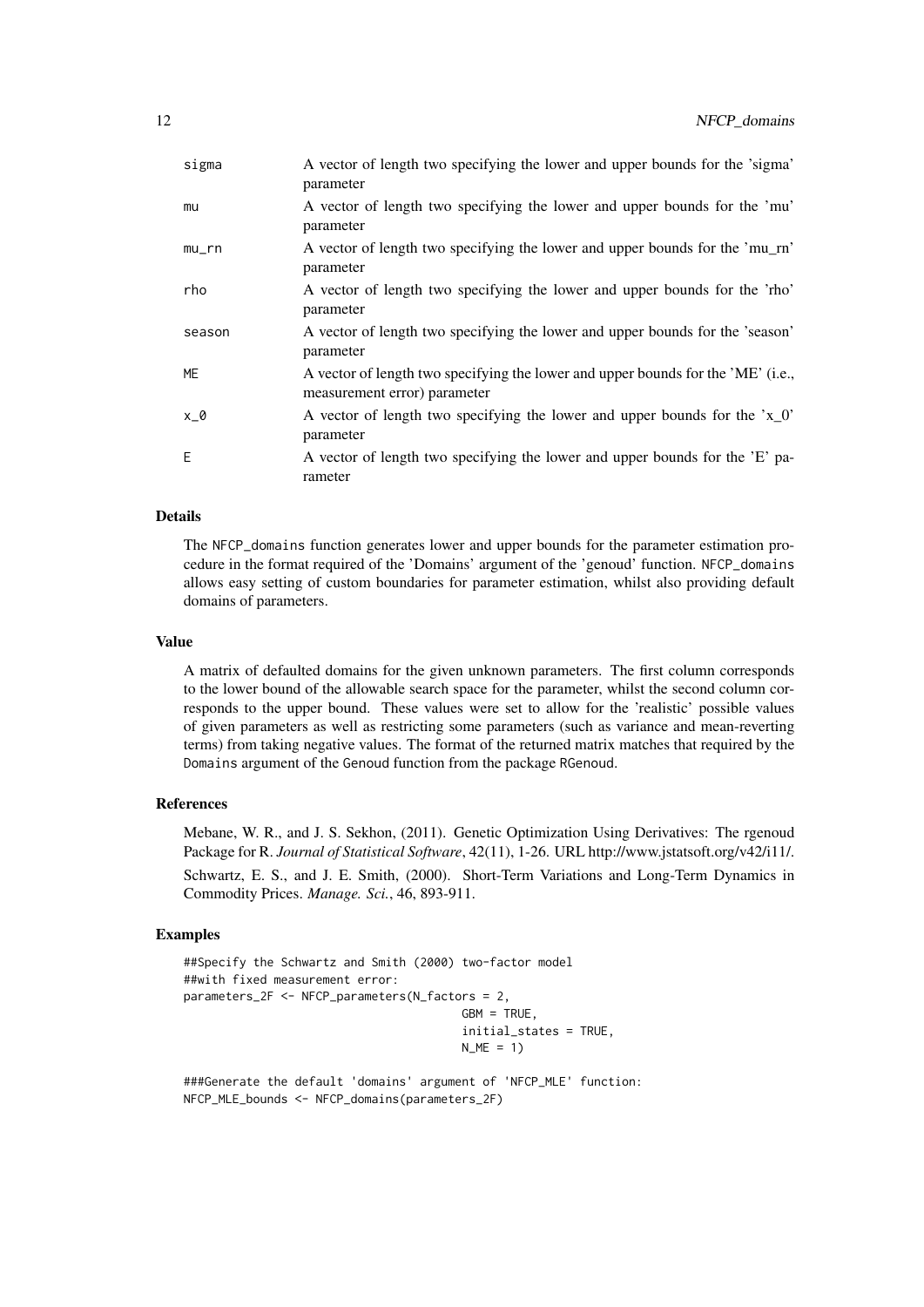<span id="page-12-0"></span>NFCP\_Kalman\_filter *Filter an N-factor commodity pricing model though the Kalman filter*

#### Description

Given a set of parameters of the N-factor model, filter term structure data using the Kalman filter.

## Usage

```
NFCP_Kalman_filter(
  parameter_values,
  parameter_names,
  log_futures,
  dt,
  futures_TTM,
  ME\_TTM = NULL,verbose = FALSE,
  debugging = FALSE,
  seasonal_trend = NULL
\overline{\phantom{a}}
```

| parameter_values |                                                                                                                                                                                                                                                                                                                                                                                                                                                                                    |
|------------------|------------------------------------------------------------------------------------------------------------------------------------------------------------------------------------------------------------------------------------------------------------------------------------------------------------------------------------------------------------------------------------------------------------------------------------------------------------------------------------|
|                  | vector. Numeric parameter values of an N-factor model.                                                                                                                                                                                                                                                                                                                                                                                                                             |
| parameter_names  |                                                                                                                                                                                                                                                                                                                                                                                                                                                                                    |
|                  | vector. Parameter names, where each element of parameter_names must cor-<br>respond to its respective value element in object parameter_values.                                                                                                                                                                                                                                                                                                                                    |
| log_futures      | matrix. The natural logarithm of observed futures prices. Each row must cor-<br>respond to quoted futures prices at a particular date and every column must<br>correspond to a unique futures contract. NA values are allowed.                                                                                                                                                                                                                                                     |
| dt               | numeric. Constant, discrete time step of observations, in years.                                                                                                                                                                                                                                                                                                                                                                                                                   |
| futures_TTM      | vector or matrix. The time-to-maturity of observed futures contracts, in years,<br>at a given observation date. This time-to-maturity can either be constant (ie.<br>class 'vector') or variable (ie. class 'matrix') across observations. The number<br>of columns of 'futures_TTM' must be identical to the number of columns of<br>object 'log_futures'. The number of rows of object 'futures_TTM' must be<br>either 1 or equal to the number of rows of object 'log_futures'. |
| ME TTM           | vector. the time-to-maturity groupings to consider for observed futures prices.<br>The length of ME_TTM must be equal to the number of 'ME' parameters speci-<br>fied in object 'parameter_names'. The maximum of 'ME_TTM' must be greater<br>than the maximum value of 'futures_TTM'. When the number of 'ME' parame-<br>ter values is equal to one or the number of columns of object 'log_futures', this<br>argument is ignored.                                                |
| verbose          | logical. Should additional information be output? see values. When verbose<br>= F, the NFCP_Kalman_filter function is significantly faster, see details.                                                                                                                                                                                                                                                                                                                           |
| debugging        | logical. Should additional filtering information be output? see values.                                                                                                                                                                                                                                                                                                                                                                                                            |
|                  |                                                                                                                                                                                                                                                                                                                                                                                                                                                                                    |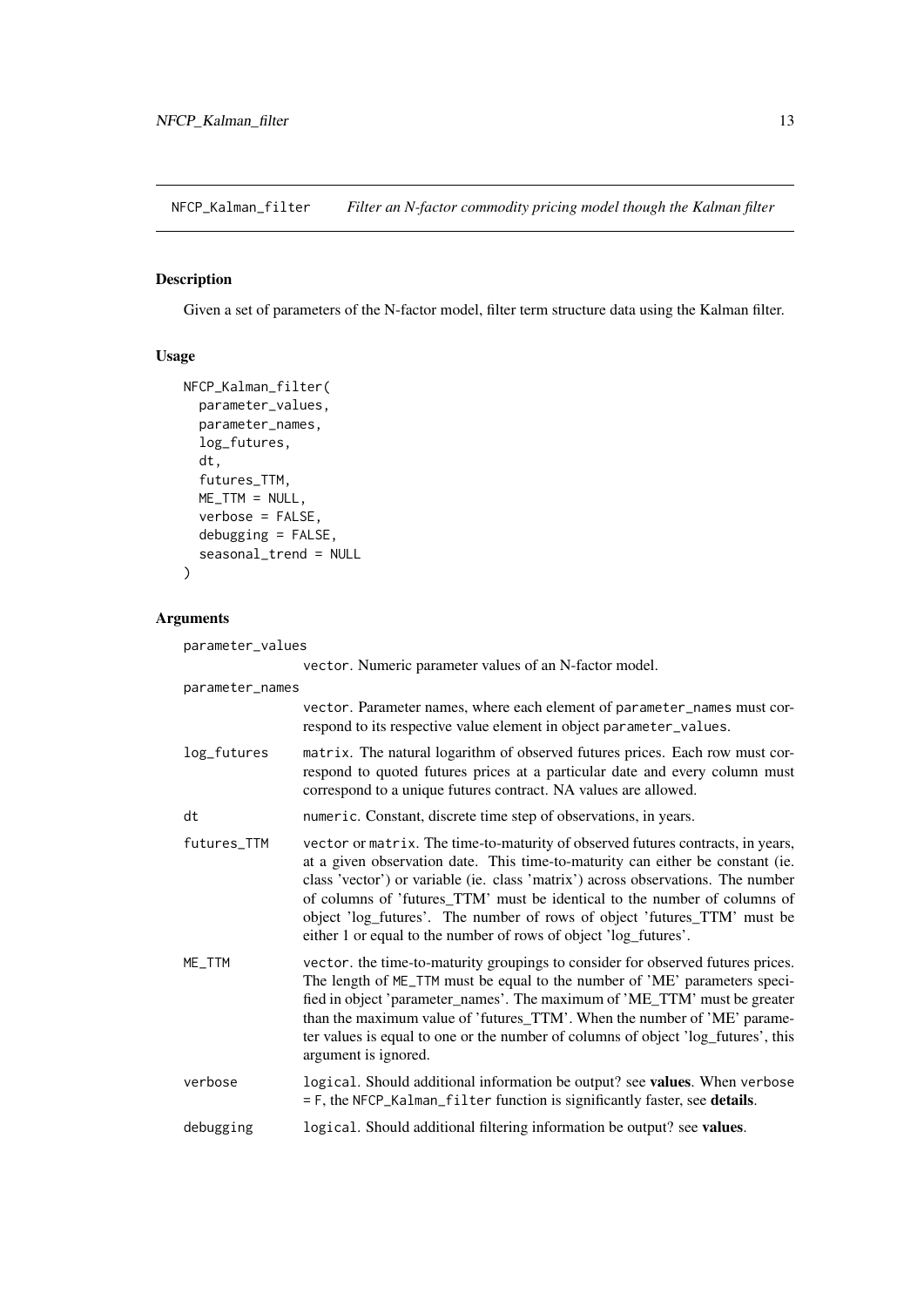seasonal\_trend numeric. Optional parameter. This details the trend of the deterministic seasonal component (i.e., where in the season the first observation is located). When not listed, the Kalman filter assumes that observations are at the beginning of the seasonal component.

#### Details

NFCP\_Kalman\_filter applies the Kalman filter algorithm for observable log\_futures prices against the input parameters of an N-factor model provided through the parameter\_values and parameter\_names input vectors.

The NFCP\_Kalman\_filter function is designed for subsequent input into optimization functions and is called within the N-factor parameter estimation function NFCP\_MLE. The first input to the NFCP\_Kalman\_filter function is a vector of parameters of an N-factor model, with elements of this vector corresponding to the parameter names within the elements of input vector parameter\_names. When logical input verbose = F, the NFCP\_Kalman\_filter function calls the fkf\_SP function of the FKF\_SP package, which itself is a wrapper of a routine of the Kalman filter written in C utilizing Sequential Processing for maximum computational efficiency (see fkf\_SP for more details). When verbose = T, the NFCP\_Kalman\_filter instead applies a Kalman filter algorithm written in base R and outputs several other list objects, including filtered values and measures for model fit and robustness (see Returns)

The N-factor model The N-factor framework was first presented in the work of Cortazar and Naranjo (2006, equations 1-3). It is a risk-premium class of commodity pricing model, in which futures prices are given by discounted expected future spot prices, where these spot prices are discounted at a given level of risk-premium, known as the cost-of-carry.

The N-factor framework describes the spot price process of a commodity as the correlated sum of  $N$ state variables  $x_t$ . The 'NFCP' package also allows for a deterministic, cyclical seasonal function  $season(t)$  to be considered.

When GBM = TRUE:

$$
log(S_t) = season(t) + \sum_{i=1}^{N} x_{i,t}
$$

When GBM = FALSE:

$$
log(S_t) = E + season(t) + \sum_{i=1}^{N} x_{i,t}
$$

Where GBM determines whether the first factor follows a Brownian Motion or Ornstein-Uhlenbeck process to induce a unit root in the spot price process.

When GBM = TRUE, the first factor corresponds to the spot price, and additional N-1 factors model the cost-of-carry.

When GBM = FALSE, the commodity model assumes that there is a long-term equilibrium the commodity price will tend towards over time, with model volatility a decreasing function of time. This is not the standard approach made in the commodity pricing literature (Cortazar and Naranjo, 2006).

State variables are thus assumed to follow the following processes:

When GBM = TRUE:

$$
dx_{1,t} = \mu^* dt + \sigma_1 dw_1 t
$$

When GBM = FALSE:

$$
dx_{1,t} = -(\lambda_1 + \kappa_1 x_{1,t})dt + \sigma_1 dw_1 t
$$

And:

$$
dx_{i,t} =_{i \neq 1} -(\lambda_i + \kappa_i x_{i,t})dt + \sigma_i dw_i t
$$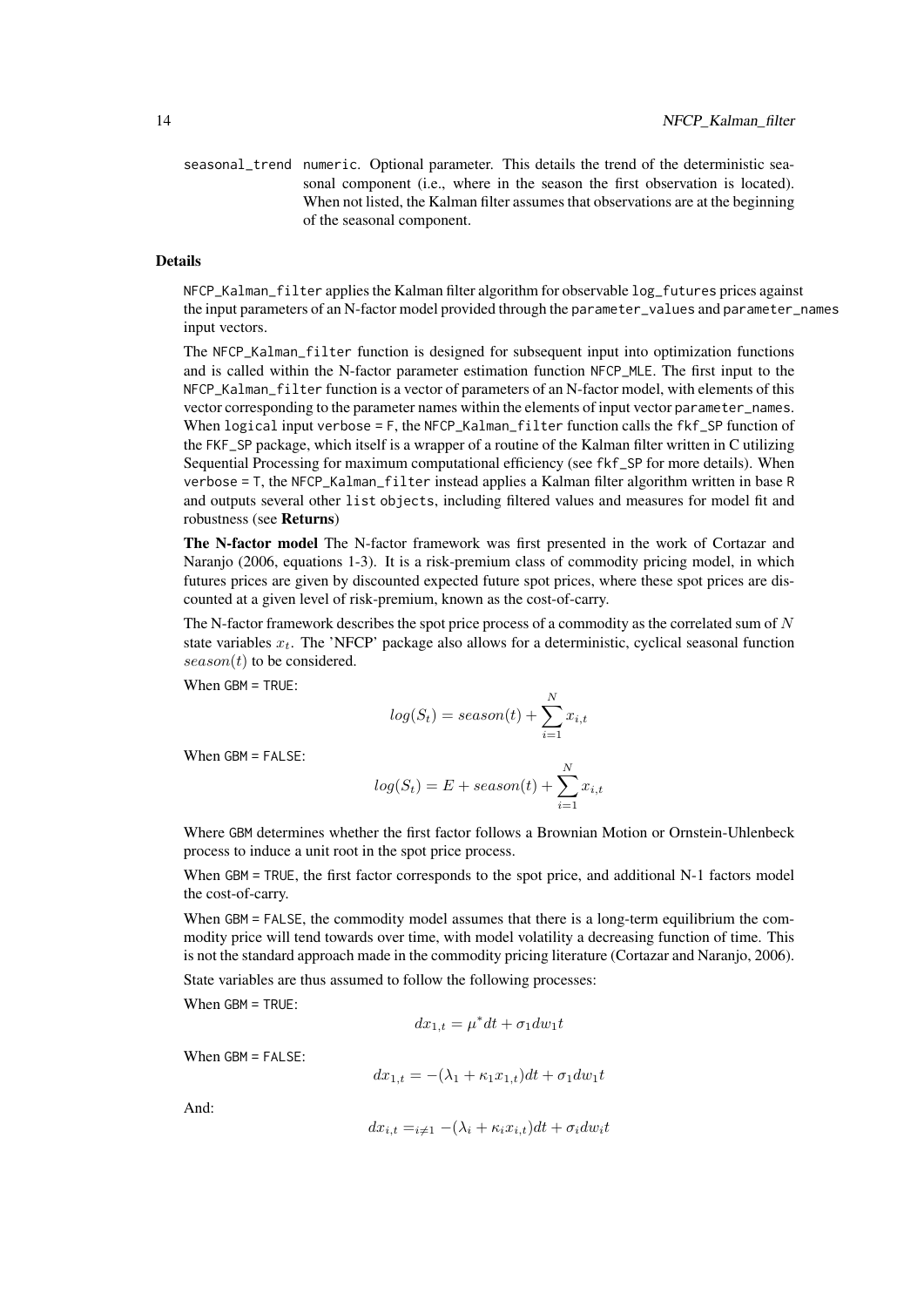where:

$$
E(w_i)E(w_j) = \rho_{i,j}
$$

Additionally, the deterministic seasonal function (if specified) is given by:

$$
season(t) = \sum_{i=1} (season_{i,1}cos(2i\pi) + season_{i,2}sin(2i\pi)
$$

The addition of deterministic, cyclical seasonality as a function of trigonometric variables was first suggested by Hannan, Terrell, and Tuckwell (1970) and first applied to model commodities by Sørensen (2002).

The following constant parameters are defined as:

var  $\mu$ : long-term growth rate of the Brownian Motion process.

var  $E$ : Constant equilibrium level.

var  $\mu^* = \mu - \lambda_1$ : Long-term risk-neutral growth rate

var  $\lambda_i$ : Risk premium of state variable *i*.

var  $\kappa_i$ : Reversion rate of state variable i.

var  $\sigma_i$ : Instantaneous volatility of state variable *i*.

var  $\rho_{i,j} \in [-1,1]$ : Instantaneous correlation between state variables i and j.

Including additional factors within the spot-price process allow for additional flexibility (and possibly fit) to the term structure of a commodity. The N-factor model nests simpler models within its framework, allowing for the fit of different N-factor models (applied to the same term structure data), represented by the log-likelihood, to be directly compared with statistical testing possible through a chi-squared test.

#### Disturbances - Measurement Error:

The Kalman filtering algorithm assumes a given measure of measurement error or disturbance in the measurement equation (ie. matrix  $H$ ). Measurement errors can be interpreted as error in the model's fit to observed prices, or as errors in the reporting of prices (Schwartz and Smith, 2000). These disturbances are typically assumed independent.

var  $ME_i$  measurement error of contract *i*.

where the measurement error of futures contracts  $ME_i$  is equal to 'ME\_' [i] (i.e. 'ME\_1', 'ME\_2', ...) specified in arguments parameter\_values and parameter\_names.

There are three particular cases on how the measurement error of observations can be treated in the NFCP\_Kalman\_filter function:

Case 1: Only one ME is specified. The Kalman filter assumes that the measurement error of observations are independent and identical.

Case 2: One ME is specified for every observed futures contract. The Kalman filter assumes that the measurement error of observations are independent and unique.

Case 3: A series of ME's are specified for a given grouping of maturities of futures contracts. The Kalman filter assumes that the measurement error of observations are independent and unique to their respective time-to-maturity.

Grouping of maturities for case 3 is specified through the ME\_TTM argument. This is a vector that specifies the maximum maturity to consider for each respective ME parameter argument.

in other words, ME\_1 is considered for observations with TTM less than ME\_TTM[1], ME\_2 is considered for observations with TTM less than ME\_TTM[2], ..., etc.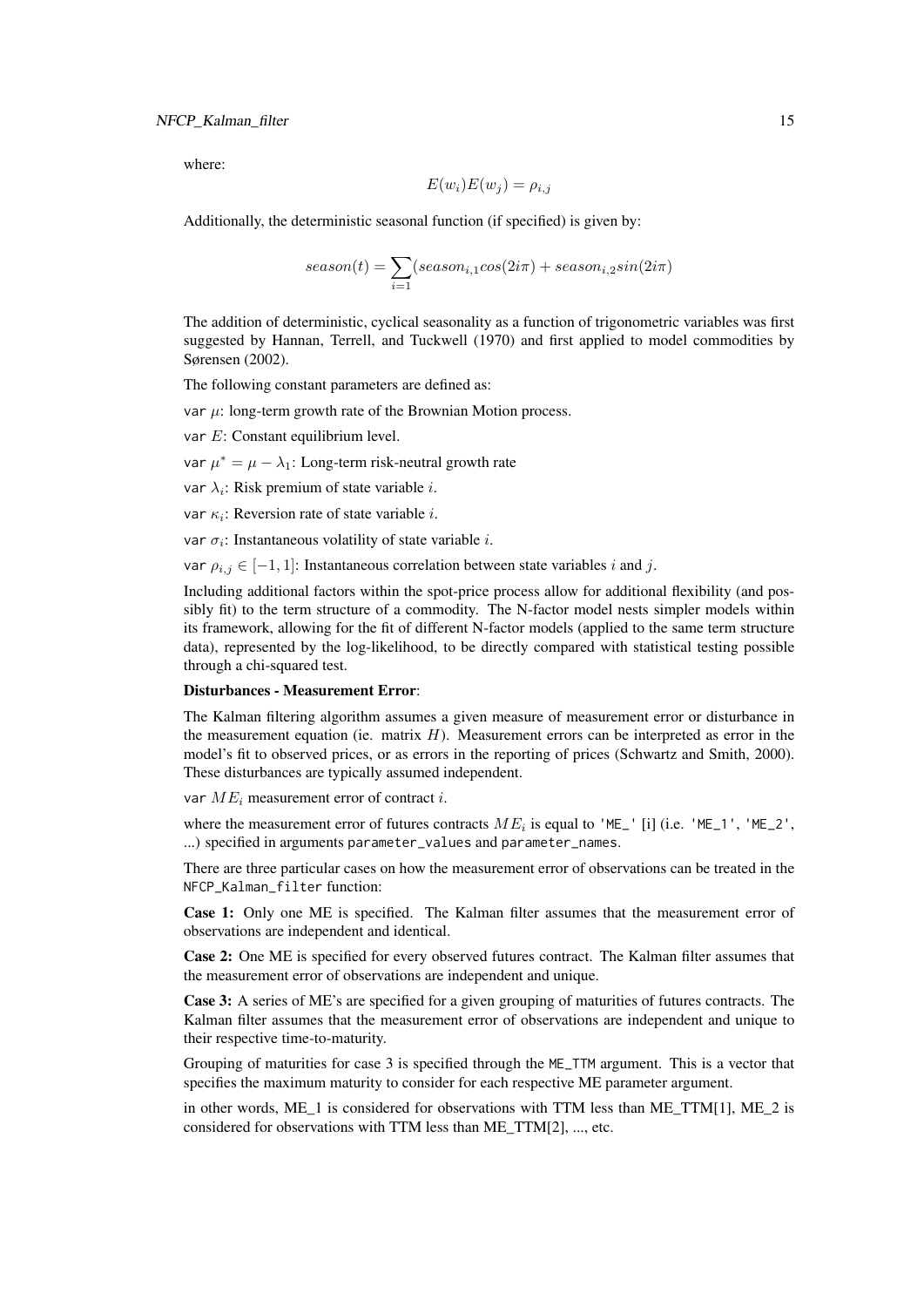The first case is clearly the simplest to estimate, but can be a restrictive assumption. The second case is clearly the most difficult to estimate, but can be an infeasible assumption when considering all available futures contracts that make up the term structure of a commodity.

Case 3 thus serves to ease the restriction of case 1, and allow the user to make the modeling of measurement error as simple or complex as desired for a given set of maturities.

#### Kalman Filtering

The following section describes the Kalman filter equations used to filter the N-factor model.

The Kalman filter iteration is characterised by a transition and measurement equation. The transition equation develops the vector of state variables between discretised time steps (whilst considering a given level of covariance between state variables over time). The measurement equation relates the unobservable state vector to a vector of observable measurements (whilst also considering a given level of measurement error). The typical Kalman filter algorithm is a Gaussian process state space model.

Transition Equation:

$$
\hat{x}_{t|t-1} = c_t + G_t \hat{x}_{t-1} + Q_t \eta_t
$$

Measurement Equation:

$$
\hat{y}_t = d_t + Z_t \hat{x}_{t|t-1} + H_t \epsilon_t
$$

$$
t = 1, \cdots, n
$$

Where  $\eta_t$  and  $\epsilon_t$  are IID  $N(0, I(m))$  and iid  $N(0, I(d))$  respectively.

The state vector follows a normal distribution,  $x_1 \sim N(a_1, P_1)$ , with  $a_1$  and  $P_1$  as the mean vector and variance matrix of the initial state vector  $x_1$ , respectively.

The Kalman filter can be used for parameter estimation through the maximization of the Log-Likelihood value. See NFCP\_MLE.

#### Filtering the N-factor model

let  $m$  represent the number of observations at time  $t$ 

let n represent the number of factors in the N-factor model

observable futures prices:  $y_t = [ln(F(t, T_1)), ln(F(t, T_2)), \cdots, ln(F(t, T_m))]$ 

State vector:  $x_t = [x_1t, x_2t, \dots, x_nt]'$ 

Measurement error:  $diag(H) = [ME_1^2, ME_2^2, \cdots, ME_n^2]$ 

When the number of specified ME terms is one,  $s_1 = s_2 = \cdots = s_n = ME_1^2$ 

var Z is an  $m \times n$  matrix, where each element  $[i, j]$  is equal to:

$$
Z_{i,j} = e^{-\kappa_i T_j}
$$

var  $d_t$  is an  $m \times 1$  vector:

$$
d_t = [season(T_1) + A(T_1), season(T_2) + A(T_2), \cdots, season(T_m) + A(T_m)]'
$$

Under the assumption that Factor 1 follows a Brownian Motion,  $A(T)$  is given by:

$$
A(T) = \mu^* T - \sum_{i=1}^N \frac{1 - e^{-\kappa_i T} \lambda_i}{\kappa_i} + \frac{1}{2} (\sigma_1^2 T + \sum_{i,j \neq 1} \sigma_i \sigma_j \rho_{i,j} \frac{1 - e^{-(\kappa_i + \kappa_j)T}}{\kappa_i + \kappa_j})
$$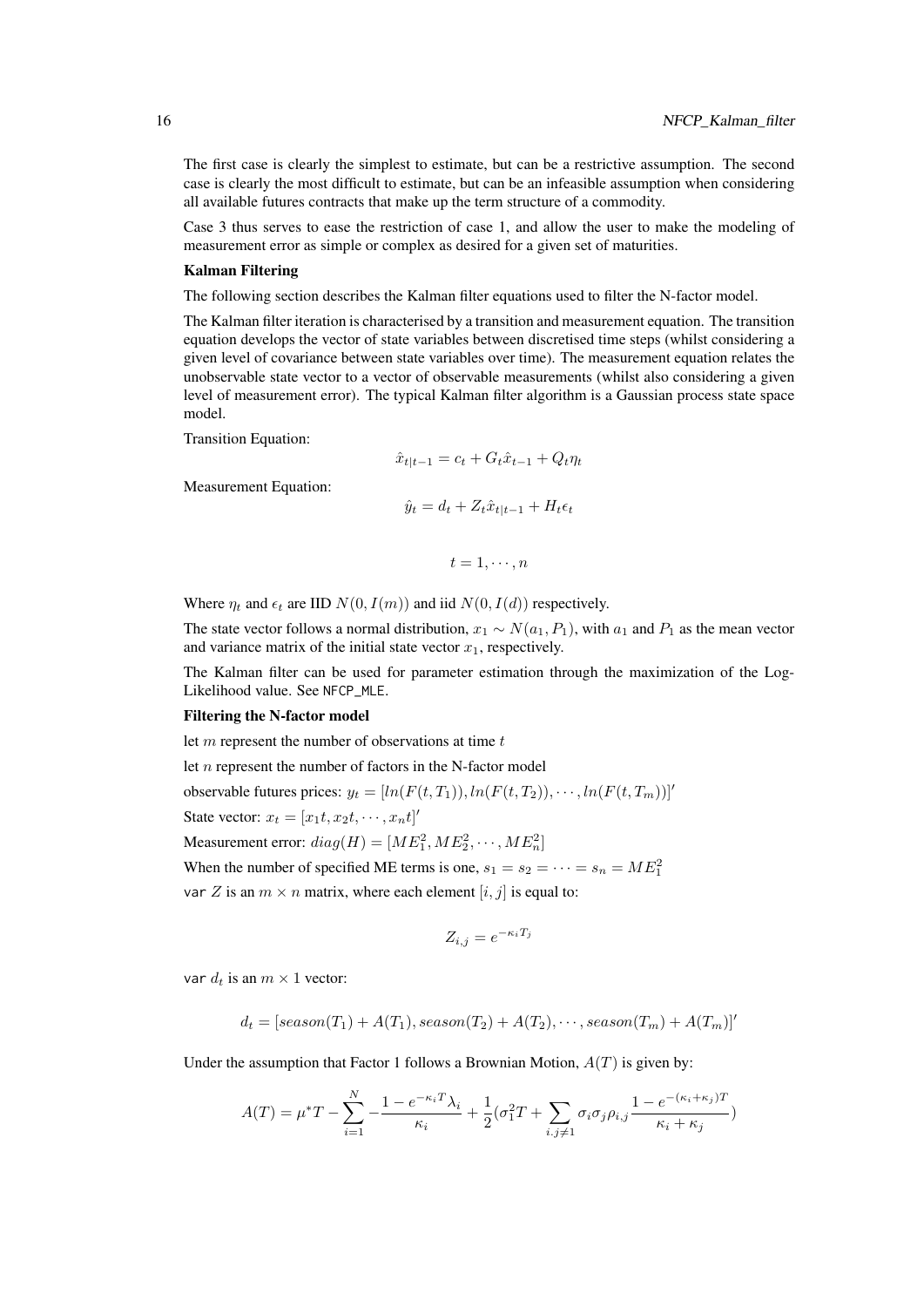var  $v_t$  is a  $n \times 1$  vector of serially uncorrelated Guassian disturbances with  $E(V_t) = 0$  and  $cov(v_t) = R^2$ 

Where:

diag(G<sub>t</sub>) = [
$$
e^{-\kappa_1 \tau}
$$
,  $e^{-\kappa_2 \tau}$ ,  $\cdots$ ,  $e^{-\kappa_n \tau}$ ]  
Where  $\tau = T - t$ 

var  $w_t$  is an  $n \times 1$  vector of serially uncorrelated Guassian disturbances where:

$$
E(w_t)=0
$$

and  $cov(w_t) = Q_t$ 

var  $c_t = [\mu \Delta t, 0, \dots, 0]'$  is an  $N \times 1$  vector of the intercept of the transition equation. var  $Q_t$  is equal to the covariance function, given by:

$$
Cov_{1,1}(x_{1,t}, x_{1,t}) = \sigma_1^2 t
$$

$$
Cov_{i,j}(x_{i,t}, x_{j,t}) = \sigma_i \sigma_j \rho_{i,j} \frac{1 - e^{-(\kappa_i + \kappa_j)t}}{\kappa_i + \kappa_j}
$$

(see also cov\_func)

#### Penalising poorly specified models

The Kalman filter returns non-real log-likelihood scores when the prediction error variance matrix becomes singular or its determinant becomes negative. This generally occurs when a poorly specified parameter set is input, such as when measurement error is zero. Non-real log-likelihood scores can break optimization and gradients algorithms and functions. To circumvent this, the NFCP\_Kalman\_filter returns a heavily penalized log-likelihood score when verbose = F. Penalized log-likelihood scores are calculated by:

stats::runif(1,-2e6,-1e6)

#### Diffuse Kalman filtering

If the initial values of the state vector are not supplied within the parameter\_names and parameter\_values vectors, a 'diffuse' assumption is used within the Kalman filtering algorithm. Initial states of factors that follow an Ornstein-Uhlenbeck are assumed to equal zero. The initial state of the first factor, given that it follows a Brownian motion, is assumed equal to the first element of log\_futures. This is an assumption that the initial estimate of the spot price is equal to the closest to maturity observed futures price.

The initial states of factors that follow an Ornstein-Uhlenbeck have a transient effect on future observations. This makes the diffuse assumption reasonable and further means that initial states cannot generally be accurately estimated.

#### Value

NFCP\_Kalman\_filter returns a numeric object when verbose = F, which corresponds to the loglikelihood of observations. When verbose = T, the NFCP\_Kalman\_filter function returns a list object of length seven with the following objects:

| Log-Likelihood       | Log-Likelihood of observations.                         |
|----------------------|---------------------------------------------------------|
| Information Criteria | vector. The Akaikie and Bayesian Information Criterion. |
| Χt                   | vector. The final observation of the state vector.      |
| X                    | matrix. Optimal one-step-ahead state vector.            |
| Y                    | matrix. Estimated futures prices.                       |
| V                    | matrix. Estimation error.                               |
|                      |                                                         |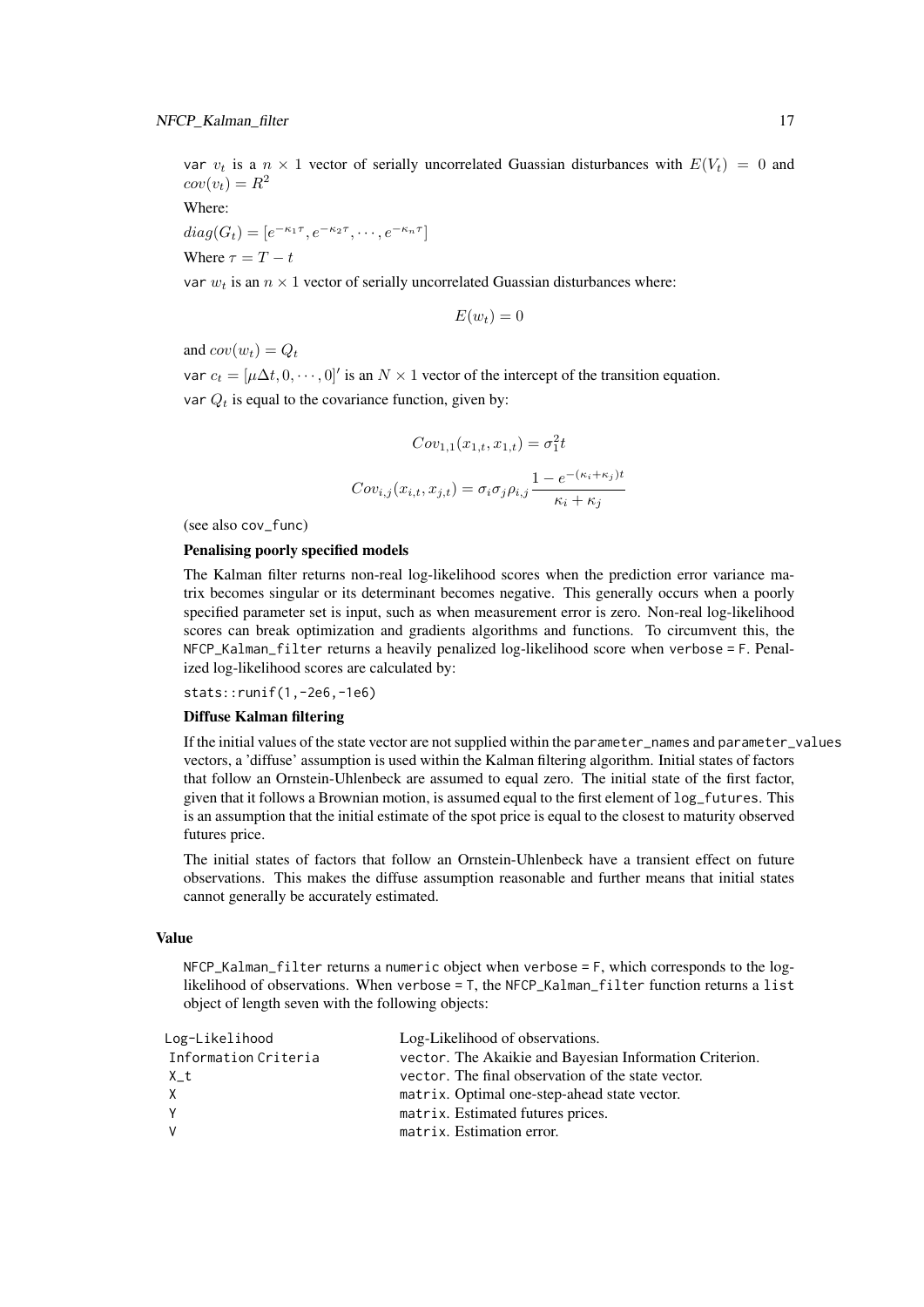Filtered Error matrix, positive mean error (high bias), negative mean error (low bias), mean error ( Term Structure Fit matrix. The mean error (Bias), mean absolute error, standard deviation of error and Term Structure Volatility Fit matrix. Theoretical and empirical volatility of observed futures contract returns.

When debugging  $= 7, 9$  objects are returned in addition to those returned when verbose  $= 7$ :

- P\_t array. Covariance matrix of state variables, with the third dimension indexing across time
- F\_t vector. Prediction error variance matrix, with the third dimension indexing across time
- K\_t matrix. Kalman Gain, with the third dimension indexing across time
- d matrix.  $d_t$  (see **details**)
- Z matrix.  $Z_t$  (see details)
- G\_t matrix.  $G_t$  (see **details**)
- c\_t vector.  $C_t$  (see details)
- Q\_t matrix.  $Q_t$  (see details)
- $H$  matrix.  $H$  (see details)

#### References

Hannan, E. J., et al. (1970). "The seasonal adjustment of economic time series." *International economic review*, 11(1): 24-52.

Anderson, B. D. O. and J. B. Moore, (1979). *Optimal filtering* Englewood Cliffs: Prentice-Hall.

Fahrmeir, L. and G. tutz,(1994) *Multivariate Statistical Modelling Based on Generalized Linear Models.* Berlin: Springer.

Schwartz, E. S., and J. E. Smith, (2000). Short-Term Variations and Long-Term Dynamics in Commodity Prices. *Manage. Sci.*, 46, 893-911.

Sørensen, C. (2002). "Modeling seasonality in agricultural commodity futures." *Journal of Futures Markets: Futures, Options, and Other Derivative Products* 22(5): 393-426.

Cortazar, G., and L. Naranjo, (2006). An N-factor Gaussian model of oil futures prices. *Journal of Futures Markets: Futures, Options, and Other Derivative Products*, 26(3), 243-268.

Durbin, J., and S. J. Koopman, (2012). *Time series analysis by state space methods.* Oxford university press.

#### Examples

```
##Example 1 - complete, stitched data.
##Replicating the Schwartz and Smith (2000)
##Two-Factor commodity pricing model applied to crude oil:
SS_stitched_filtered <- NFCP_Kalman_filter(
parameter_values = SS_oil$two_factor,
parameter_names = names(SS_oil$two_factor),
log_futures = log(SS_oil$stitched_futures),
futures_TTM = SS_oil$stitched_TTM,
## maturity groupings need not be considered here:
ME\_TTM = NULL,dt = SS_oil$dt,
```

```
verbose = FALSE)
```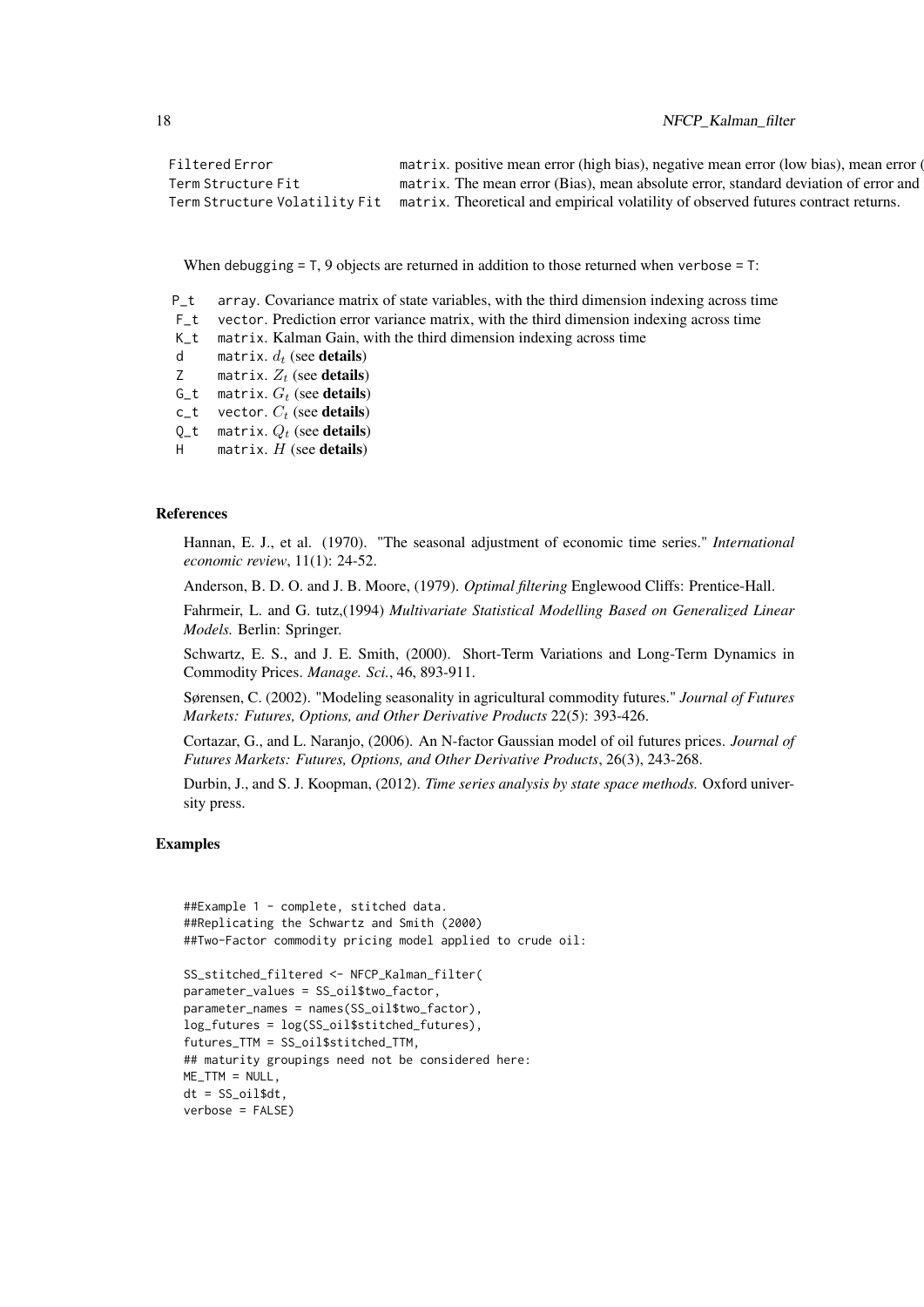```
##Example 2 - incomplete, contract data.
##Replicating the Schwartz and Smith (2000)
##Two-Factor commodity pricing model applied to all available
##crude oil contracts:
SS_2F <- SS_oil$two_factor
##omit stitched contract white noise
SS_2F <- SS_2F[!grepl("ME",
             names(SS_2F))]
# Evaluate two different measurement errors
SS_2F[c("ME_1", "ME_2")] <- c(0.01, 0.04)
## Separate measurement error into two different maturity groupings
SS\_ME\_TTM < -c(1,3)## ME_1 is applied for observed contracts with less than one year
## maturity, whilst ME_2 considers contracts with maturity greater
## than one year, and less than three years
#Kalman filter
SS_contract_filtered <- NFCP_Kalman_filter(
parameter_values = SS_2F,
parameter_names = names(SS_2F),
## All available contracts are considered
log_futures = log(SS_oil$contracts),
## Respective 'futures_TTM' of these contracts are input:
futures_TTM = SS_oil$contract_maturities,
ME_TTM = SS_ME_TTM,
dt = SS_oil$dt,
verbose = FALSE)
```
NFCP\_MLE *N-factor model parameter estimation through the Kalman filter and maximum likelihood estimation*

#### Description

The NFCP\_MLE function performs parameter estimation of commodity pricing models under the Nfactor framework of Cortazar and Naranjo (2006). It uses term structure futures data and estimates unknown parameters through maximum likelihood estimation. NFCP\_MLE allows for missing observations, a variable number of state variables, deterministic seasonality and a variable number of measurement error terms.

#### Usage

```
NFCP_MLE(
  log_futures,
  dt,
  futures_TTM,
  N_factors,
  N_season = \theta,
  N_ME = 1,
  ME\_TTM = NULL,
```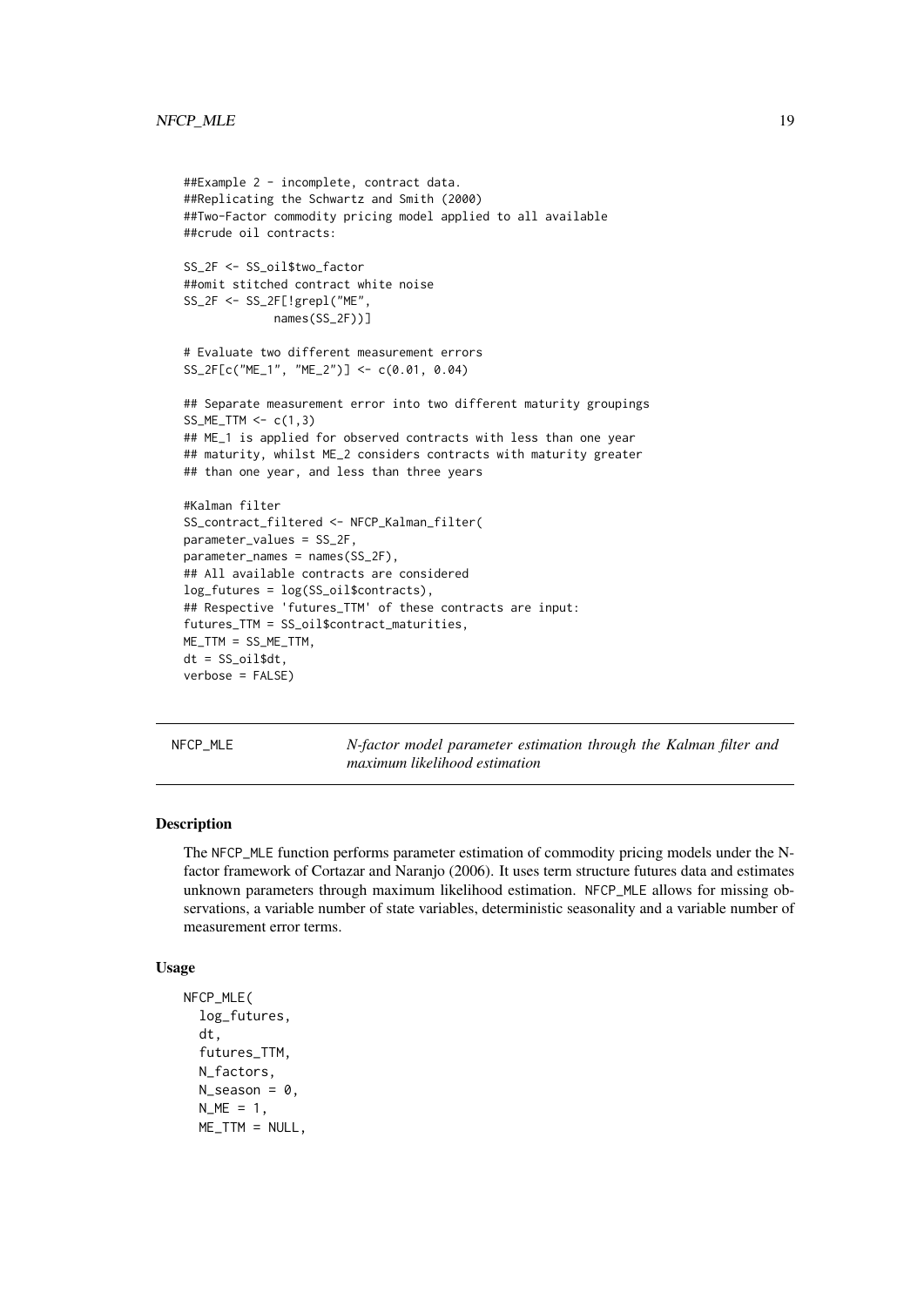```
GBM = TRUE,estimate_initial_state = FALSE,
 Domains = NULL,
 cluster = FALSE,
  ...
\lambda
```

| log_futures            | matrix. The natural logarithm of observed futures prices. Each row must cor-<br>respond to quoted futures prices at a particular date and every column must<br>correspond to a unique futures contract. NA values are allowed.                                                                                                                                                                                                                                                     |
|------------------------|------------------------------------------------------------------------------------------------------------------------------------------------------------------------------------------------------------------------------------------------------------------------------------------------------------------------------------------------------------------------------------------------------------------------------------------------------------------------------------|
| dt                     | numeric. Constant, discrete time step of observations, in years.                                                                                                                                                                                                                                                                                                                                                                                                                   |
| futures_TTM            | vector or matrix. The time-to-maturity of observed futures contracts, in years,<br>at a given observation date. This time-to-maturity can either be constant (ie.<br>class 'vector') or variable (ie. class 'matrix') across observations. The number<br>of columns of 'futures_TTM' must be identical to the number of columns of<br>object 'log_futures'. The number of rows of object 'futures_TTM' must be<br>either 1 or equal to the number of rows of object 'log_futures'. |
| N_factors              | numeric. Number of state variables in the spot price process.                                                                                                                                                                                                                                                                                                                                                                                                                      |
| N_season               | numeric. The number of deterministic, cyclical seasonal factors to include in<br>the spot price process.                                                                                                                                                                                                                                                                                                                                                                           |
| N_ME                   | numeric. The number of independent measuring errors of observable futures<br>contracts to consider in the Kalman filter.                                                                                                                                                                                                                                                                                                                                                           |
| ME_TTM                 | vector. the time-to-maturity groupings to consider for observed futures prices.<br>The length of ME_TTM must be equal to the number of 'ME' parameters speci-<br>fied in object 'parameter_names'. The maximum of 'ME_TTM' must be greater<br>than the maximum value of 'futures_TTM'. When the number of 'ME' parame-<br>ter values is equal to one or the number of columns of object 'log_futures', this<br>argument is ignored.                                                |
| GBM                    | logical. When TRUE, factor 1 of the model is assumed to follow a Brownian<br>Motion, inducing a unit-root in the spot price process.                                                                                                                                                                                                                                                                                                                                               |
| estimate_initial_state |                                                                                                                                                                                                                                                                                                                                                                                                                                                                                    |
|                        | logical. Should the initial state vector be specified as unknown parameters of<br>the commodity pricing model? These are generally estimated with low precision<br>(see details).                                                                                                                                                                                                                                                                                                  |
| Domains                | matrix. An option matrix of two columns specifying the lower and upper<br>bounds for parameter estimation. The 'NFCP_domains' function is recom-<br>mended. When not specified, the default parameter bounds returned by the<br>'NFCP_domains' function are used.                                                                                                                                                                                                                  |
| cluster                | cluster. An optional object returned by one of the makeCluster commands in<br>the parallel package to allow for parameter estimation to be performed across<br>multiple cluster nodes.                                                                                                                                                                                                                                                                                             |
| $\cdots$               | additional arguments to be passed into the genoud genetic algorithm numeric<br>optimization. These can highly influence the maximum likelihood estimation<br>procedure. See help(genoud)                                                                                                                                                                                                                                                                                           |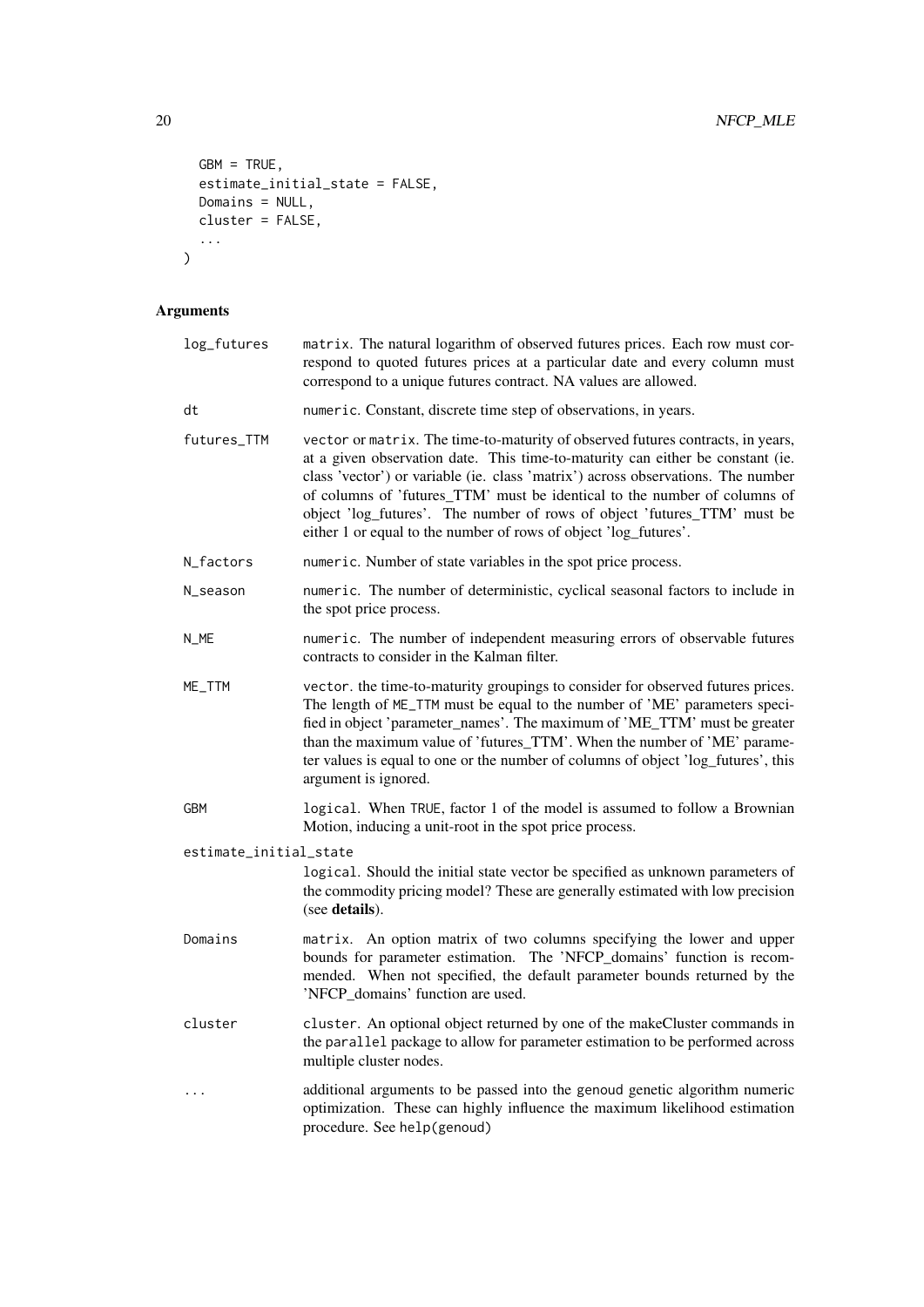#### NFCP\_MLE 21

#### Details

The NFCP\_MLE function facilitates parameter estimation of commodity pricing models under the N-factor framework through the Kalman filter and maximum likelihood estimation. NFCP\_MLE uses genetic algorithms through the genoud function of the rgenoud package to numerically optimize the log-likelihood score returned from the NFCP\_Kalman\_filter function.

Parameter estimation of commodity pricing models can involve a large number of observations, state variables and unknown parameters. It also features an objective log-likelihood function that is nonlinear and discontinuous with respect to model parameters. NFCP\_MLE is designed to perform parameter estimation as efficiently as possible, maximizing the likelihood of attaining a global optimum.

Arguments passed to the genoud function can greatly influence estimated parameters as well as computation time and must be considered when performing parameter estimation. All arguments of the genoud function may be passed through the NFCP\_MLE function.

When grad is not specified, the grad function from the numDeriv package is called to approximate the gradient within the genoud optimization algorithm through Richardsons extrapolation.

Richardsons extrapolation is regarded for its ability to improve the approximation of estimation methods, which may improve the likelihood of obtained a global maxmimum estimate of the loglikelihood.

The population size can highly influence parameter estimates at the expense of increased computation time. For commodity pricing models with a large number of unknown parameters, large population sizes may be necessary to maximize the estimation process.

NFCP\_MLE by default performs boundary constrained optimization of log-likelihood scores and does not allow does not allow for out-of-bounds evaluations within the genoud optimization process, preventing candidates from straying beyond the bounds provided by argument Domains.

When Domains is not specified, the default bounds specified by the NFCP\_domains function are used. The size of the search domains of unknown parameters can highly influence the computation time of the NFCP\_MLE function, however setting domains that are too restrictive may result in estimated parameters returned at the upper or lower bounds. Custom search domains can be used through the NFCP\_domains function and subsequently the Domains argument of this function.

Finally, the maximum likelihood estimation process of parameters provides no in-built guarantee that the estimated parameters of commodity models are financially sensible results. When the commodity model has been over-parameterized (i.e., the number of factors N specified is too high) or the optimization algorithm has failed to attain a global maximum likelihood estimate, estimated parameters may be irrational.

Evidence of irrational parameter estimates include correlation coefficients that are extremely large  $(e.g., > 0.95 \text{ or } < -0.95)$ , risk-premiums or drift terms that are unrealistic, filtered state variables that are unrealistic and extremely large/small mean-reverting terms with associated large standard errors.

Irrational parameter estimates may indicate that the number of stochastic factors (i.e., N\_factors) of the model or number of seasonal factors (i.e., N\_season) are too high.

The N-factor model The N-factor framework was first presented in the work of Cortazar and Naranjo (2006, equations 1-3). It is a risk-premium class of commodity pricing model, in which futures prices are given by discounted expected future spot prices, where these spot prices are discounted at a given level of risk-premium, known as the cost-of-carry.

The N-factor framework describes the spot price process of a commodity as the correlated sum of  $N$ state variables  $x_t$ . The 'NFCP' package also allows for a deterministic, cyclical seasonal function  $season(t)$  to be considered.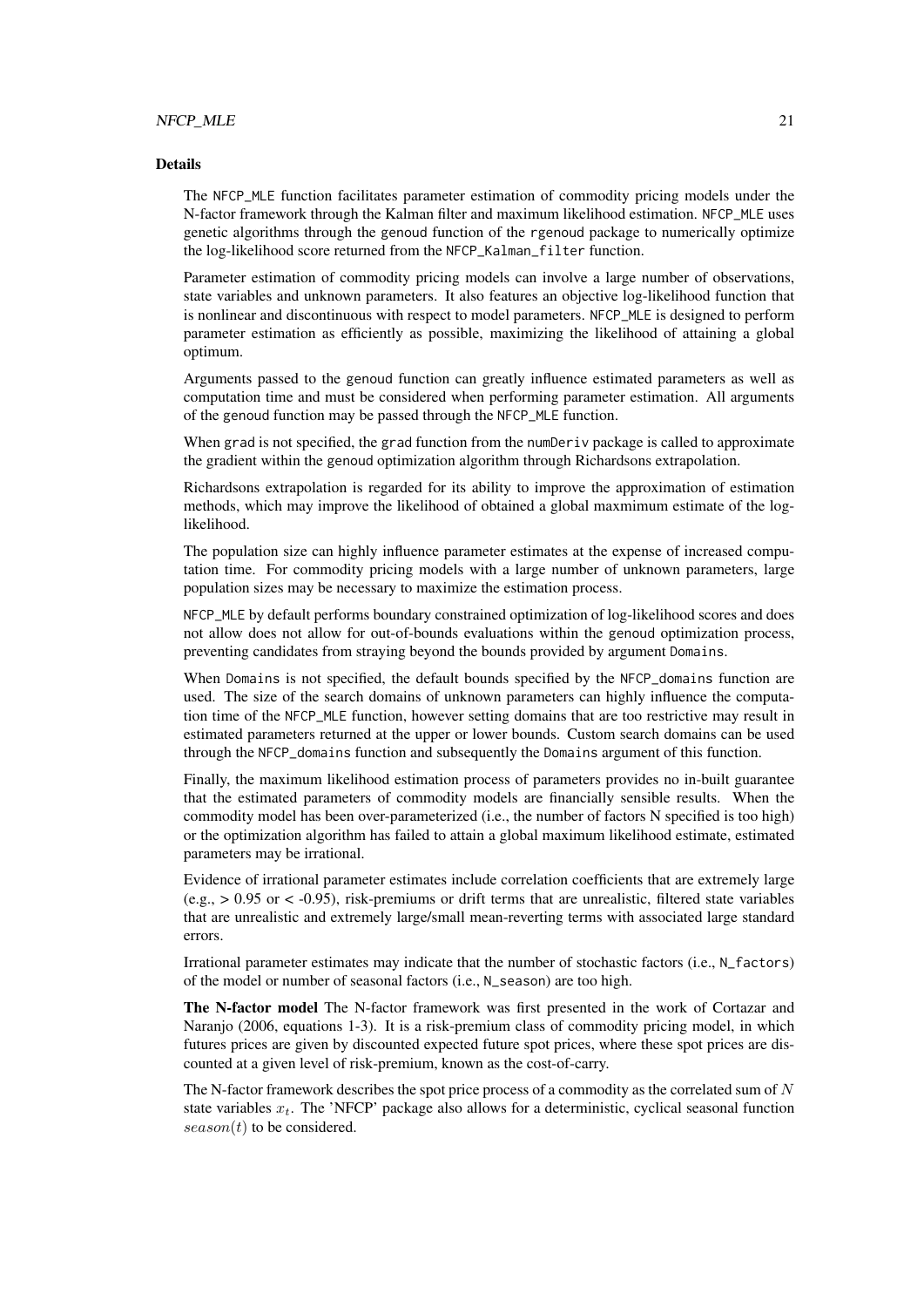When GBM = TRUE:

$$
log(S_t) = season(t) + \sum_{i=1}^{N} x_{i,t}
$$

When GBM = FALSE:

$$
log(S_t) = E + season(t) + \sum_{i=1}^{N} x_{i,t}
$$

Where GBM determines whether the first factor follows a Brownian Motion or Ornstein-Uhlenbeck process to induce a unit root in the spot price process.

When GBM = TRUE, the first factor corresponds to the spot price, and additional N-1 factors model the cost-of-carry.

When GBM = FALSE, the commodity model assumes that there is a long-term equilibrium the commodity price will tend towards over time, with model volatility a decreasing function of time. This is not the standard approach made in the commodity pricing literature (Cortazar and Naranjo, 2006).

State variables are thus assumed to follow the following processes:

When GBM = TRUE:

$$
dx_{1,t} = \mu^* dt + \sigma_1 dw_1 t
$$

When GBM = FALSE:

$$
dx_{1,t} = -(\lambda_1 + \kappa_1 x_{1,t})dt + \sigma_1 dw_1 t
$$

And:

$$
dx_{i,t} =_{i \neq 1} -(\lambda_i + \kappa_i x_{i,t})dt + \sigma_i dw_i t
$$

where:

$$
E(w_i)E(w_j) = \rho_{i,j}
$$

Additionally, the deterministic seasonal function (if specified) is given by:

$$
season(t) = \sum_{i=1} (season_{i,1}cos(2i\pi) + season_{i,2}sin(2i\pi))
$$

The addition of deterministic, cyclical seasonality as a function of trigonometric variables was first suggested by Hannan, Terrell, and Tuckwell (1970) and first applied to model commodities by Sørensen (2002).

The following constant parameters are defined as:

var  $\mu$ : long-term growth rate of the Brownian Motion process.

var E: Constant equilibrium level.

var  $\mu^* = \mu - \lambda_1$ : Long-term risk-neutral growth rate

var  $\lambda_i$ : Risk premium of state variable *i*.

var  $\kappa_i$ : Reversion rate of state variable *i*.

var  $\sigma_i$ : Instantaneous volatility of state variable i.

var  $\rho_{i,j} \in [-1,1]$ : Instantaneous correlation between state variables i and j.

Including additional factors within the spot-price process allow for additional flexibility (and possibly fit) to the term structure of a commodity. The N-factor model nests simpler models within its framework, allowing for the fit of different N-factor models (applied to the same term structure data), represented by the log-likelihood, to be directly compared with statistical testing possible through a chi-squared test. The AIC or BIC can also be used to compare models.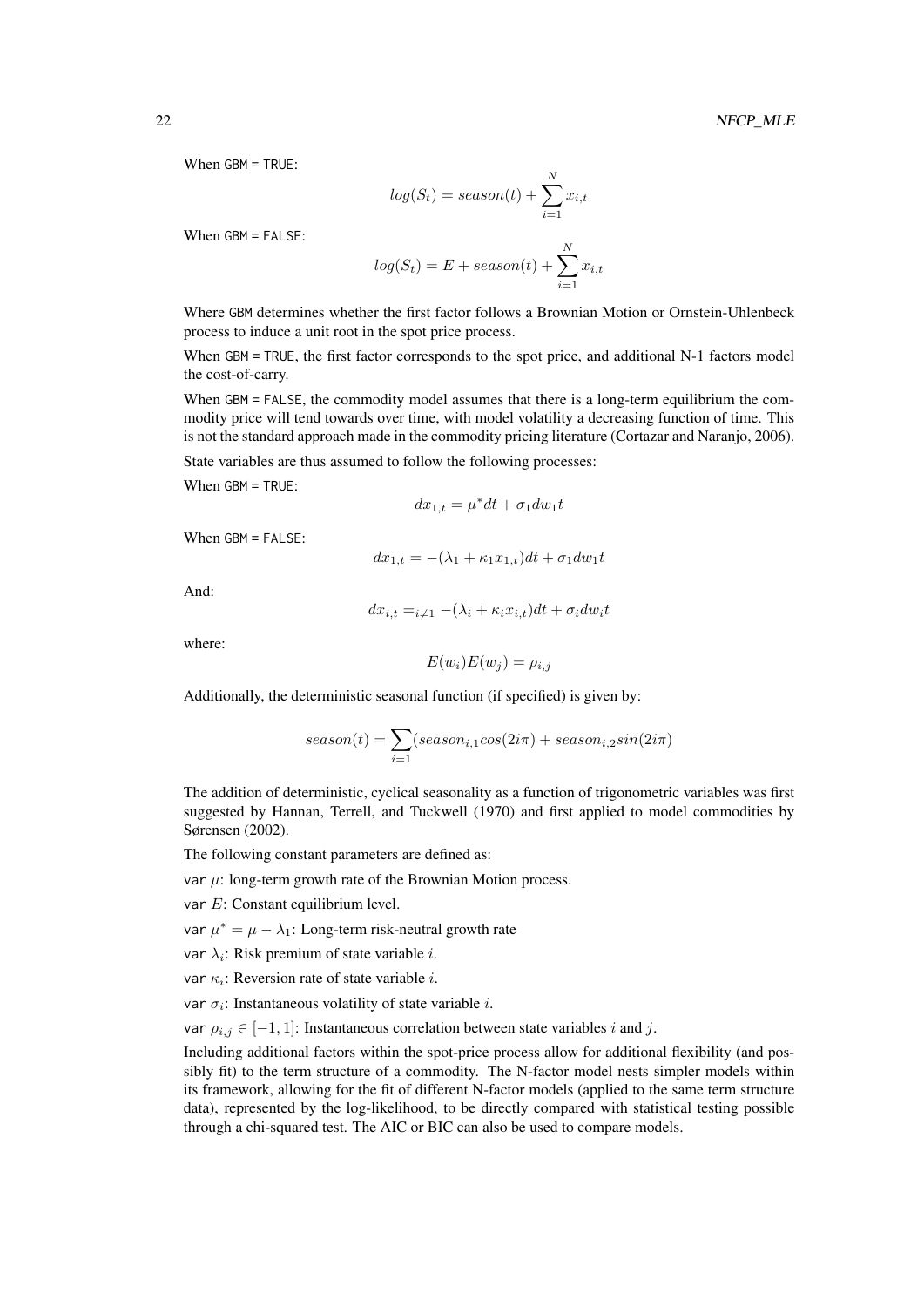#### Disturbances - Measurement Error:

The Kalman filtering algorithm assumes a given measure of measurement error or disturbance in the measurement equation (ie. matrix  $H$ ). Measurement errors can be interpreted as error in the model's fit to observed prices, or as errors in the reporting of prices (Schwartz and Smith, 2000). These disturbances are typically assumed independent.

var  $ME_i$  measurement error of contract i.

where the measurement error of futures contracts  $ME_i$  is equal to 'ME\_' [i] (i.e. 'ME\_1', 'ME\_2', ...) specified in arguments parameter\_values and parameter\_names.

There are three particular cases on how the measurement error of observations can be treated in the NFCP\_Kalman\_filter function:

Case 1: Only one ME is specified. The Kalman filter assumes that the measurement error of observations are independent and identical.

Case 2: One ME is specified for every observed futures contract. The Kalman filter assumes that the measurement error of observations are independent and unique.

Case 3: A series of ME's are specified for a given grouping of maturities of futures contracts. The Kalman filter assumes that the measurement error of observations are independent and unique to their respective time-to-maturity.

Grouping of maturities for case 3 is specified through the ME\_TTM argument. This is a vector that specifies the maximum maturity to consider for each respective ME parameter argument.

in other words, ME 1 is considered for observations with TTM less than ME\_TTM[1], ME\_2 is considered for observations with TTM less than ME\_TTM[2], ..., etc.

The first case is clearly the simplest to estimate, but can be a restrictive assumption. The second case is clearly the most difficult to estimate, but can be an infeasible assumption when considering all available futures contracts that make up the term structure of a commodity.

Case 3 thus serves to ease the restriction of case 1, and allow the user to make the modeling of measurement error as simple or complex as desired for a given set of maturities.

#### Diffuse Kalman filtering

If the initial values of the state vector are not supplied within the parameter\_names and parameter\_values vectors, a 'diffuse' assumption is used within the Kalman filtering algorithm. Initial states of factors that follow an Ornstein-Uhlenbeck are assumed to equal zero. The initial state of the first factor, given that it follows a Brownian motion, is assumed equal to the first element of log\_futures. This is an assumption that the initial estimate of the spot price is equal to the closest to maturity observed futures price.

The initial states of factors that follow an Ornstein-Uhlenbeck have a transient effect on future observations. This makes the diffuse assumption reasonable and further means that initial states cannot generally be accurately estimated.

#### Value

NFCP\_MLE returns a list with 10 objects. 9 objects are returned when the user has specified not to calculate the hessian matrix at solution.

| MLE                  | numeric The Maximum-Likelihood-Estimate of the solution.                               |
|----------------------|----------------------------------------------------------------------------------------|
| estimated_parameters | vector. Estimated parameters.                                                          |
| standard_errors      | vector. Standard error of the estimated parameters. Returned only when hessian =       |
| Information Criteria | vector. The Akaikie and Bayesian Information Criterion.                                |
| x_t                  | vector. The final observation of the state vector. When deterministic seasonality is c |
|                      | matrix. Optimal one-step-ahead state vector. When deterministic seasonality is cons    |
|                      | matrix. Estimated futures prices.                                                      |
|                      |                                                                                        |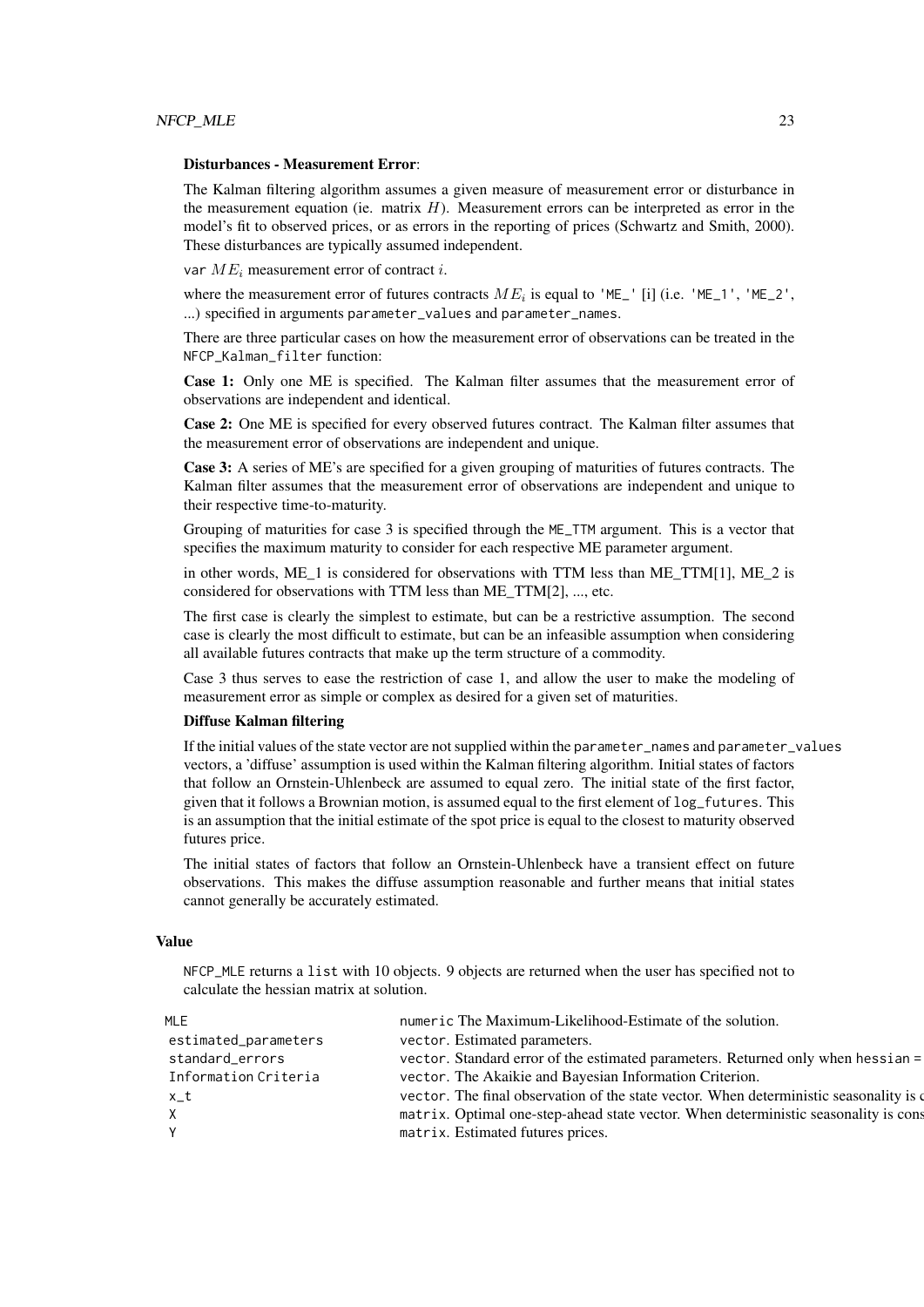<span id="page-23-0"></span>

|                               | matrix. Estimation error.                                                             |
|-------------------------------|---------------------------------------------------------------------------------------|
| Filtered Error                | matrix. positive mean error (high bias), negative mean error (low bias), mean error ( |
| Term Structure Fit            | matrix. The mean error (Bias), mean absolute error, standard deviation of error and   |
| Term Structure Volatility Fit | matrix. Theoretical and empirical volatility of observed futures contract returns     |
| proc_time                     | list. The real and CPU time (in seconds) the NFCP_MLE function has taken.             |
| genoud_value                  | list. Outputs of genoud.                                                              |

#### References

Hannan, E. J., et al. (1970). "The seasonal adjustment of economic time series." *International economic review*, 11(1): 24-52.

Schwartz, E. S., and J. E. Smith, (2000). Short-Term Variations and Long-Term Dynamics in Commodity Prices. *Manage. Sci.*, 46, 893-911.

Sørensen, C. (2002). "Modeling seasonality in agricultural commodity futures." *Journal of Futures Markets: Futures, Options, and Other Derivative Products* 22(5): 393-426.

Cortazar, G., and L. Naranjo, (2006). An N-factor Gaussian model of oil futures prices. *Journal of Futures Markets: Futures, Options, and Other Derivative Products*, 26(3), 243-268.

Mebane, W. R., and J. S. Sekhon, (2011). Genetic Optimization Using Derivatives: The rgenoud Package for R. *Journal of Statistical Software*, 42(11), 1-26. URL http://www.jstatsoft.org/v42/i11/.

#### Examples

```
# Estimate a 'one-factor' geometric Brownian motion model:
Oil_1F_estimated_model <- NFCP_MLE(
## Arguments
log_futures = log(SS_oil$contents)[1:20,1:5],dt = SS_oil$dt,
futures_TTM= SS_oil$contract_maturities[1:20,1:5],
N_factors = 1, N_ME = 1,
## Genoud arguments:
pop.size = 4, print.level = 0, gr = NULL,
max.generations = 0)
```
NFCP\_parameters *Specify the constant parameters of an N-factor model*

#### Description

the NFCP\_parameters function specifies the parameters of a commodity pricing model under the Nfactor framework first described by Cortazar and Naranjo (2006). This function is a recommended starting position for the application of N-factor models within the NFCP package.

#### Usage

```
NFCP_parameters(
  N_factors,
  GBM,
  initial_states,
  N_ME,
  N_season = \theta,
  verbose = TRUE
)
```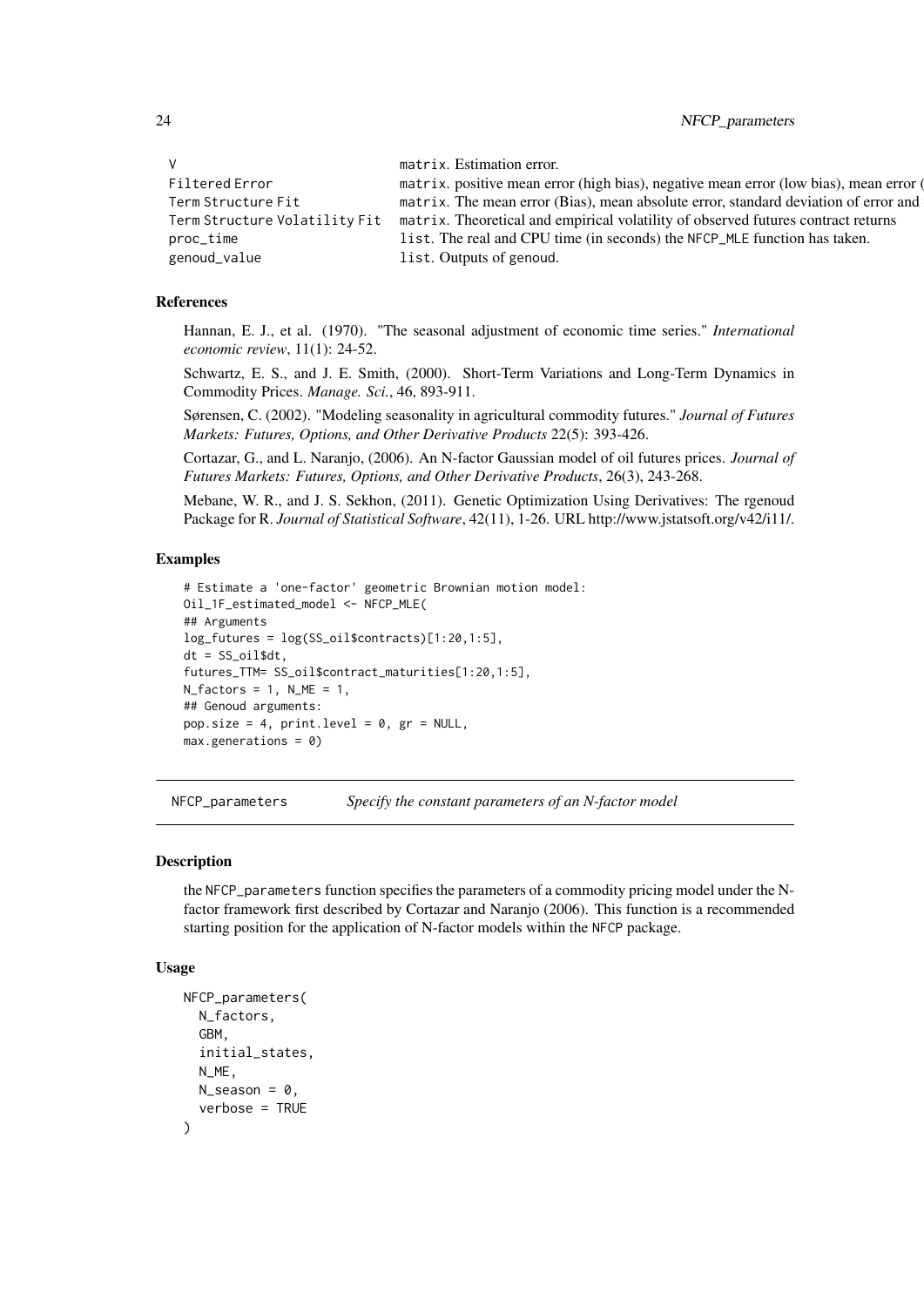#### Arguments

| N_factors  | numeric. Number of state variables in the spot price process.                                                                                 |
|------------|-----------------------------------------------------------------------------------------------------------------------------------------------|
| <b>GBM</b> | logical. If $GBM = T$ , factor 1 of the model is assumed to follow a Brownian<br>Motion, inducing a unit-root in the spot price process.      |
|            | initial_states logical. If initial_states = T, the initial state vector is specified as unknown<br>parameters of the commodity pricing model. |
| N ME       | numeric. The number of independent measuring errors of observable futures<br>contracts to consider in the Kalman filter.                      |
| N_season   | numeric. The number of deterministic, cyclical seasonal factors to include in<br>the spot price process.                                      |
| verbose    | logical. If verbose $=$ T, the stochastic differential equation of the spot price<br>process is printed when the function is called.          |

#### Details

The N-factor model The N-factor framework was first presented in the work of Cortazar and Naranjo (2006, equations 1-3). It is a risk-premium class of commodity pricing model, in which futures prices are given by discounted expected future spot prices, where these spot prices are discounted at a given level of risk-premium, known as the cost-of-carry.

The N-factor framework describes the spot price process of a commodity as the correlated sum of  $N$ state variables  $x_t$ . The 'NFCP' package also allows for a deterministic, cyclical seasonal function  $season(t)$  to be considered.

When GBM =  $TRUF$ 

$$
log(S_t) = season(t) + \sum_{i=1}^{N} x_{i,t}
$$

When GBM = FALSE:

$$
log(S_t) = E + season(t) + \sum_{i=1}^{N} x_{i,t}
$$

Where GBM determines whether the first factor follows a Brownian Motion or Ornstein-Uhlenbeck process to induce a unit root in the spot price process.

When GBM = TRUE, the first factor corresponds to the spot price, and additional N-1 factors model the cost-of-carry.

When GBM = FALSE, the commodity model assumes that there is a long-term equilibrium the commodity price will tend towards over time, with model volatility a decreasing function of time. This is not the standard approach made in the commodity pricing literature (Cortazar and Naranjo, 2006).

State variables are thus assumed to follow the following processes:

When GBM = TRUE:

$$
dx_{1,t} = \mu^* dt + \sigma_1 dw_1 t
$$

When GBM = FALSE:

$$
dx_{1,t} = -(\lambda_1 + \kappa_1 x_{1,t})dt + \sigma_1 dw_1 t
$$

And:

$$
dx_{i,t} =_{i \neq 1} -(\lambda_i + \kappa_i x_{i,t})dt + \sigma_i dw_i t
$$

where:

$$
E(w_i)E(w_j) = \rho_{i,j}
$$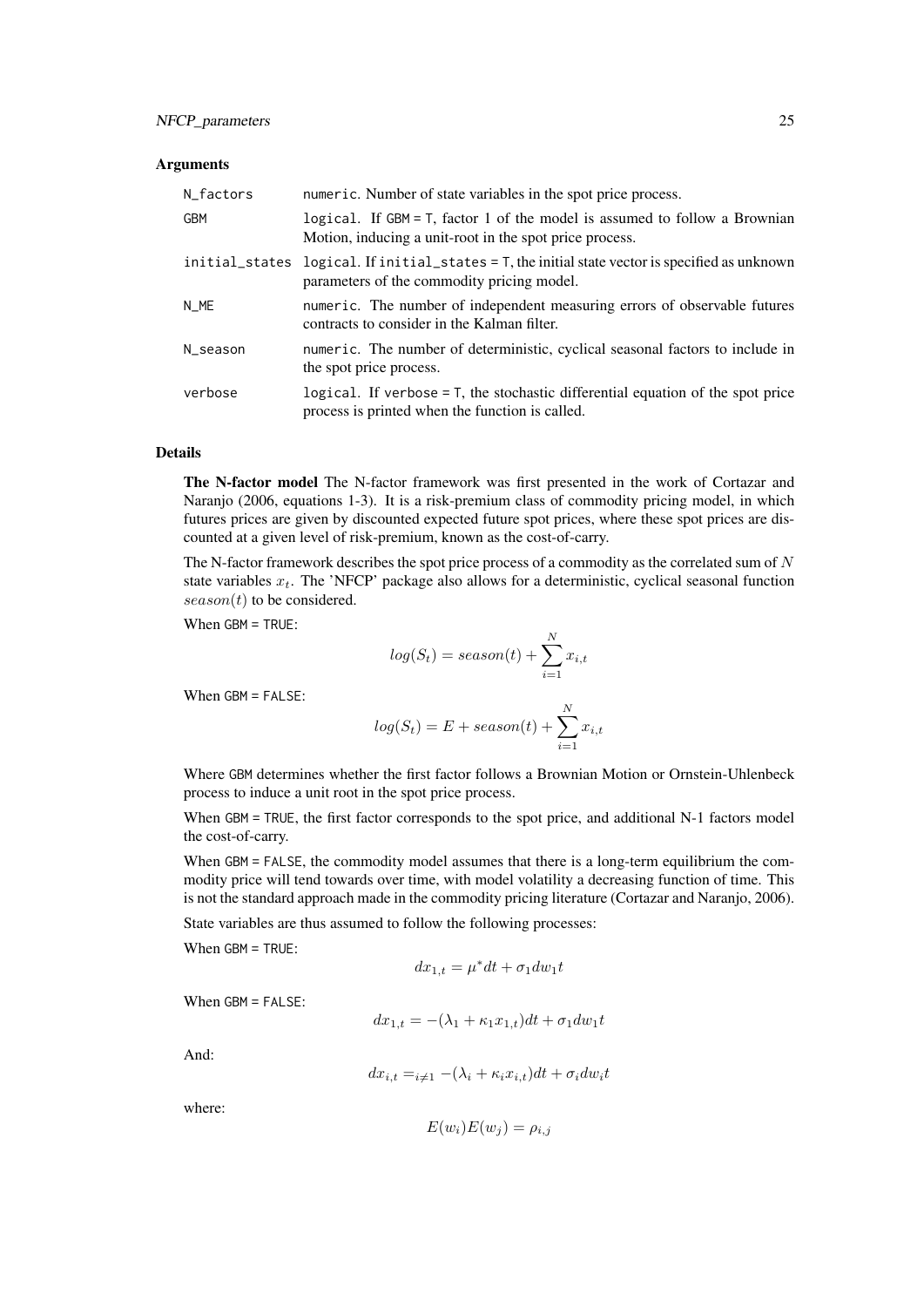Additionally, the deterministic seasonal function (if specified) is given by:

$$
season(t) = \sum_{i=1} (season_{i,1}cos(2i\pi) + season_{i,2}sin(2i\pi))
$$

The addition of deterministic, cyclical seasonality as a function of trigonometric variables was first suggested by Hannan, Terrell, and Tuckwell (1970) and first applied to model commodities by Sørensen (2002).

The following constant parameters are defined as:

var  $\mu$ : long-term growth rate of the Brownian Motion process.

var E: Constant equilibrium level.

var  $\mu^* = \mu - \lambda_1$ : Long-term risk-neutral growth rate

var  $\lambda_i$ : Risk premium of state variable *i*.

var  $\kappa_i$ : Reversion rate of state variable *i*.

var  $\sigma_i$ : Instantaneous volatility of state variable *i*.

var  $\rho_{i,j} \in [-1,1]$ : Instantaneous correlation between state variables i and j.

Including additional factors within the spot-price process allow for additional flexibility (and possibly fit) to the term structure of a commodity. The N-factor model nests simpler models within its framework, allowing for the fit of different N-factor models (applied to the same term structure data), represented by the log-likelihood, to be directly compared with statistical testing possible through a chi-squared test.

#### Disturbances - Measurement Error:

The Kalman filtering algorithm assumes a given measure of measurement error or disturbance in the measurement equation (ie. matrix  $H$ ). Measurement errors can be interpreted as error in the model's fit to observed prices, or as errors in the reporting of prices (Schwartz and Smith, 2000). These disturbances are typically assumed independent by the commodity pricing literature.

var  $ME_i$  measurement error of contract i.

where the measurement error of futures contracts  $ME_i$  is equal to 'ME\_' [i] (i.e. 'ME\_1', 'ME\_2', ...) specified in arguments parameter\_values and parameter\_names.

There are three particular cases on how the measurement error of observations can be treated in the NFCP\_Kalman\_filter function:

Case 1: Only one ME is specified. The Kalman filter assumes that the measurement error of observations are independent and identical.

Case 2: One ME is specified for every observed futures contract. The Kalman filter assumes that the measurement error of observations are independent and unique.

Case 3: A series of ME's are specified for a given grouping of maturities of futures contracts. The Kalman filter assumes that the measurement error of observations are independent and unique to their respective time-to-maturity.

Grouping of maturities for case 3 is specified through the ME\_TTM argument. This is a vector that specifies the maximum maturity to consider for each respective ME parameter argument.

in other words, ME\_1 is considered for observations with TTM less than ME\_TTM[1], ME\_2 is considered for observations with TTM less than ME\_TTM[2], ..., etc.

The first case is clearly the simplest to estimate, but can be a restrictive assumption. The second case is clearly the most difficult to estimate, but can be an infeasible assumption when considering all available futures contracts that make up the term structure of a commodity.

Case 3 thus serves to ease the restriction of case 1, and allow the user to make the modeling of measurement error as simple or complex as desired for a given set of maturities.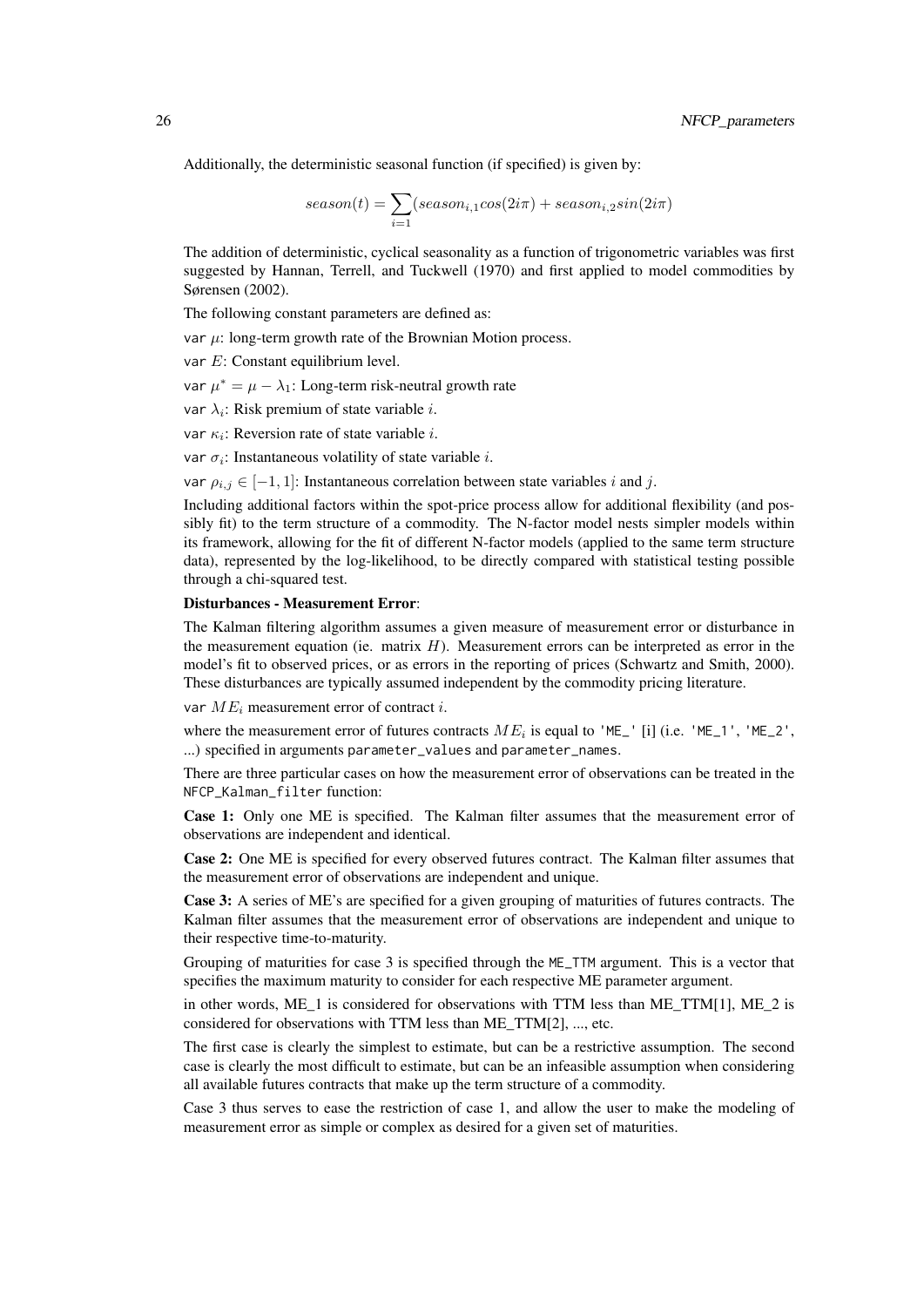#### <span id="page-26-0"></span>Value

A vector of parameter names for a specified N-factor spot price process. This vector is ideal for application within many other functions within the NFCP package

### References

Hannan, E. J., et al. (1970). "The seasonal adjustment of economic time series." *International economic review* 11(1): 24-52.

Schwartz, E. S., and J. E. Smith, (2000). Short-Term Variations and Long-Term Dynamics in Commodity Prices. *Manage. Sci.*, 46, 893-911.

Sørensen, C. (2002). "Modeling seasonality in agricultural commodity futures." *Journal of Futures Markets: Futures, Options, and Other Derivative Products* 22(5): 393-426.

Cortazar, G., and L. Naranjo, (2006). An N-factor Gaussian model of oil futures prices. *Journal of Futures Markets: Futures, Options, and Other Derivative Products*, 26(3), 243-268.

#### Examples

```
##Generate parameter of a Two-factor model Crude Oil model
##as first presented by Schwartz and Smith (2000):
two_factor_parameters <- NFCP_parameters(N_factors = 2,
                                        GBM = TRUE,
                                        initial_states = FALSE,
                                        N_ME = 5)
```
print(two\_factor\_parameters)

spot\_price\_forecast *Forecast spot prices of an N-factor model*

#### Description

Analytically forecast expected spot prices following the "true" process of a given n-factor stochastic model

#### Usage

```
spot\_price\_forecast(x_0, parameters, t, percentage = NULL)
```

| x 0         | vector. Initial values of the state variables, where the length must correspond<br>to the number of factors specified in the parameters. |
|-------------|------------------------------------------------------------------------------------------------------------------------------------------|
| parameters  | vector. A named vector of parameter values of a specified N-factor model.<br>Function NFCP_parameters is recommended.                    |
| t           | vector. Discrete time points, in years, to forecast spot prices                                                                          |
| percentiles | vector. Optional. Probabilistic forecasting percentile intervals.                                                                        |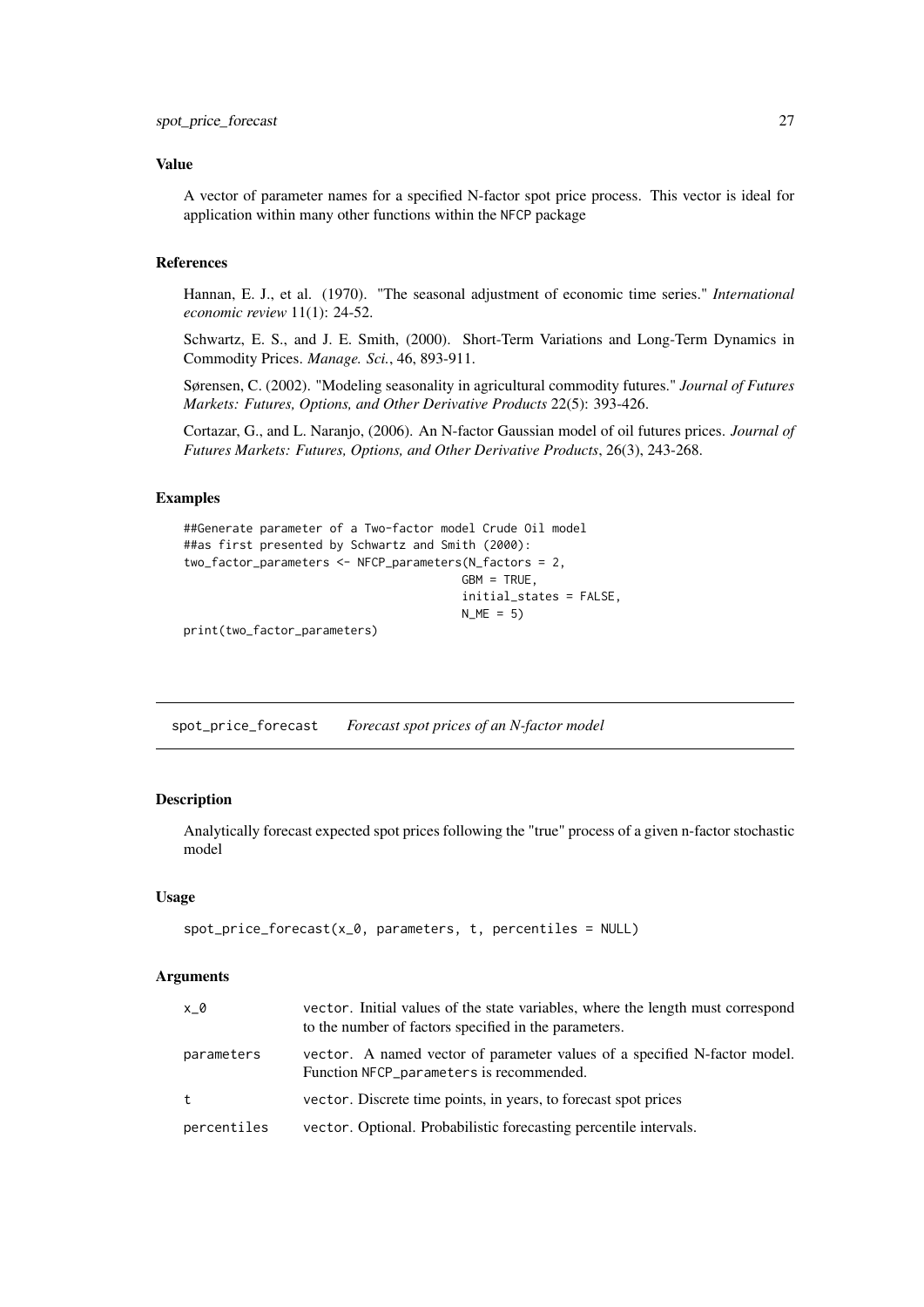#### Details

Future expected spot prices under the N-factor model can be forecasted through the analytic expression of expected future prices under the "true" N-factor process.

Given that the log of the spot price is equal to the sum of the state variables (equation 1), the spot price is log-normally distributed with the expected prices given by:

$$
E[S_t] = exp(E[ln(S_t)] + \frac{1}{2}Var[ln(S_t)])
$$

Where:

$$
E[ln(S_t)] = season(t) + \sum_{i=1}^{N} e^{-(\kappa_i t)} x_i(0) + \mu t
$$

Where  $\kappa_i = 0$  when GBM=T and  $\mu = 0$  when GBM = F

$$
Var[ln(S_t)] = \sigma_1^2 t + \sum_{i,j \neq 1} \sigma_i \sigma_j \rho_{i,j} \frac{1 - e^{-(\kappa_i + \kappa_j)t}}{\kappa_i + \kappa_j}
$$

and thus:

$$
E[S_t] = exp(season(t) + \sum_{i=1}^{N} e^{-\kappa_i t} x_i(0) + (\mu + \frac{1}{2}\sigma_1^2)t + \frac{1}{2}\sum_{i,j\neq 1} \sigma_i \sigma_j \rho_{i,j} \frac{1 - e^{-(\kappa_i + \kappa_j)t}}{\kappa_i + \kappa_j})
$$

Under the assumption that the first factor follows a Brownian Motion, in the long-run expected spot prices grow over time at a constant rate of  $\mu + \frac{1}{2}\sigma_1^2$  as the  $e^{-\kappa_i t}$  and  $e^{-(\kappa_i + \kappa_j)t}$  terms approach zero.

An important consideration when forecasting spot prices using parameters estimated through maximum likelihood estimation is that the parameter estimation process takes the assumption of riskneutrality and thus the true process growth rate  $\mu$  is not estimated with a high level of precision. This can be shown from the higher standard error for  $\mu$  than other estimated parameters, such as the risk-neutral growth rate  $\mu^*$ . See Schwartz and Smith (2000) for more details.

#### Value

spot\_price\_forecast returns a vector of expected future spot prices under a given N-factor model at specified discrete future time points. When percentiles are specified, the function returns a matrix with the corresponding confidence bands in each column of the matrix.

#### References

Schwartz, E. S., and J. E. Smith, (2000). Short-Term Variations and Long-Term Dynamics in Commodity Prices. *Manage. Sci.*, 46, 893-911.

Cortazar, G., and L. Naranjo, (2006). An N-factor Gaussian model of oil futures prices. *Journal of Futures Markets: Futures, Options, and Other Derivative Products*, 26(3), 243-268.

#### Examples

# Forecast the Schwartz and Smith (2000) two-factor oil model:

##Step 1 - Kalman filter of the two-factor oil model: SS\_2F\_filtered <- NFCP\_Kalman\_filter(SS\_oil\$two\_factor,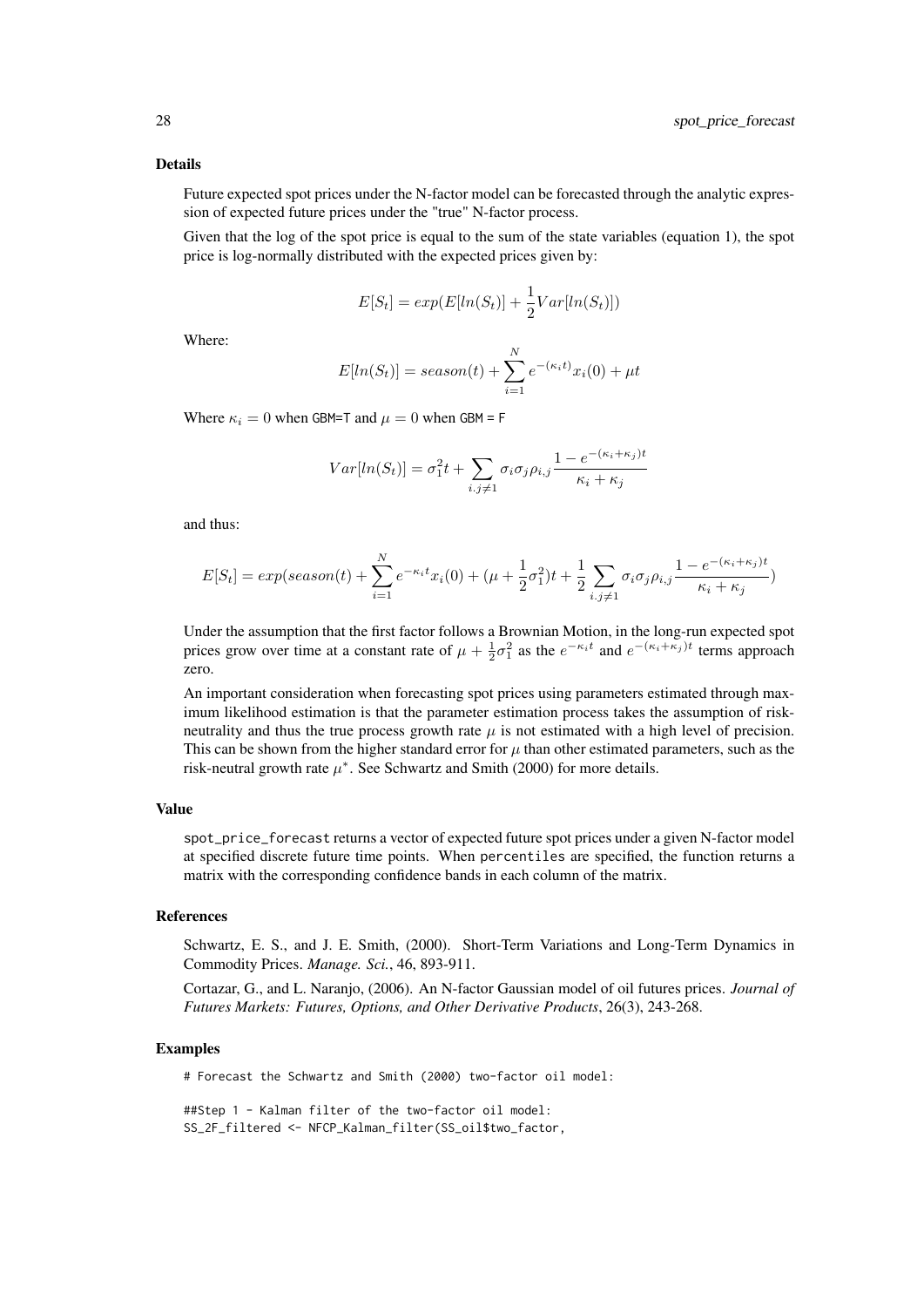```
names(SS_oil$two_factor),
                                     log(SS_oil$stitched_futures),
                                     SS_oil$dt,
                                     SS_oil$stitched_TTM,
                                     verbose = TRUE)
##Step 2 - Probabilistic forecast of N-factor stochastic differential equation (SDE):
spot\_price\_forecast(x_0 = SS_2F_filtered$x_t,
                   parameters = SS_oil$two_factor,
                   t = \text{seq}(0, 9, 1/12),
                   percentiles = c(0.1, 0.9)
```

| spot_price_simulate | Simulate spot prices of an N-factor model through Monte Carlo simu- |
|---------------------|---------------------------------------------------------------------|
|                     | lation                                                              |

#### Description

Simulate risk-neutral price paths of an an N-factor commodity pricing model through Monte Carlo Simulation.

#### Usage

```
spot_price_simulate(
  x_0,
  parameters,
  t = 1,
  dt = 1,
  N_simulations = 2,
  antithetic = TRUE,
  verbose = FALSE
)
```

| x 0           | vector. Initial values of the state variables, where the length must correspond<br>to the number of factors specified in the parameters. |
|---------------|------------------------------------------------------------------------------------------------------------------------------------------|
| parameters    | vector. A named vector of parameter values of a specified N-factor model.<br>Function NFCP_parameters is recommended.                    |
| t             | numeric. Number of years to simulate.                                                                                                    |
| dt            | numeric. Discrete time step, in years, of the Monte Carlo simulation.                                                                    |
| N simulations | numeric. The total number of Monte Carlo simulations.                                                                                    |
| antithetic    | logical. Should antithetic price paths be simulated?                                                                                     |
| verbose       | logical. Should simulated state variables be output?                                                                                     |
|               |                                                                                                                                          |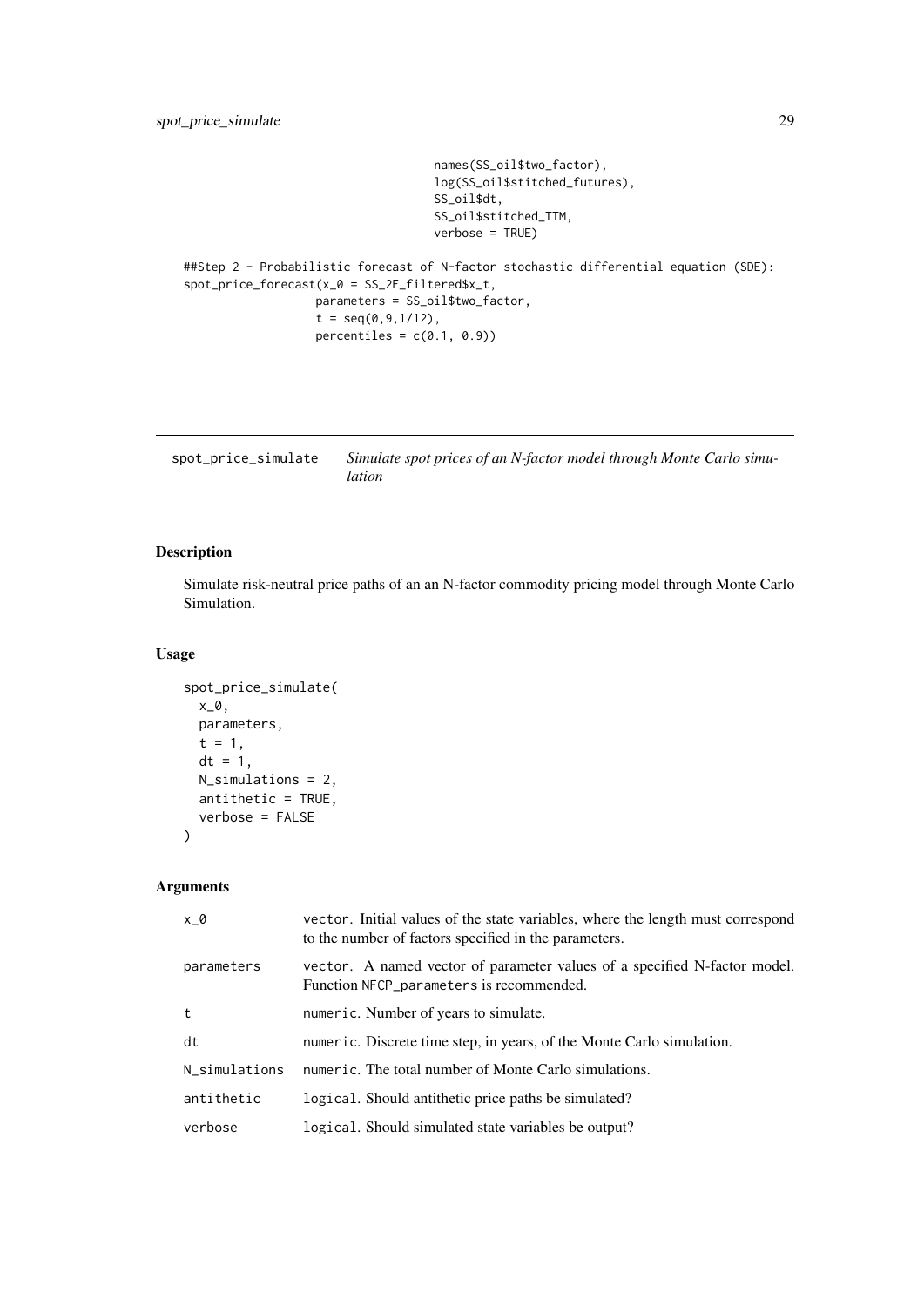#### Details

The spot\_price\_simulate function is able to quickly and efficiently simulate a large number of state variables and risk-neutral price paths of a commodity following the N-factor model. Simulating risk-neutral price paths of a commodity under an N-factor model through Monte Carlo simulations allows for the valuation of commodity related investments and derivatives, such as American options and real Options through dynamic programming methods. The spot\_price\_simulate function quickly and efficiently simulates an N-factor model over a specified number of years, simulating antithetic price paths as a simple variance reduction technique. The spot\_price\_simulate function uses the mvrnorm function from the MASS package to draw from a multivariate normal distribution for the correlated simulation shocks of state variables.

The N-factor model stochastic differential equation is given by:

Brownian Motion processes (ie. factor one when GBM = T) are simulated using the following solution:

$$
x_{1,t+1} = x_{1,t} + \mu^* \Delta t + \sigma_1 \Delta t Z_{t+1}
$$

Where  $\Delta t$  is the discrete time step,  $\mu^*$  is the risk-neutral growth rate and  $\sigma_1$  is the instantaneous volatility.  $Z_t$  represents the independent standard normal at time t.

Ornstein-Uhlenbeck Processes are simulated using the following solution:

$$
x_{i,t} = x_{i,0}e^{-\kappa_i t} - \frac{\lambda_i}{\kappa_i} (1 - e^{-\kappa_i t}) + \int_0^t \sigma_i e^{\kappa_i s} dW_s
$$

Where a numerical solution is obtained by numerically discretising and approximating the integral term using the Euler-Maruyama integration scheme:

$$
\int_0^t \sigma_i e^{\kappa_i s} dW_s = \sum_{j=0}^t \sigma_i e^{\kappa_i j} dW_s
$$

Finally, deterministic seasonality is considered within the spot prices of simulated price paths.

#### Value

spot\_price\_simulate returns a list when verbose = T and a matrix of simulated price paths when verbose = F. The returned objects in the list are:

State\_Variables A matrix of simulated state variables for each factor is returned when verbose = T. The number of fa Prices A matrix of simulated price paths. Each column represents one simulated price path and each row represents

#### References

Schwartz, E. S., and J. E. Smith, (2000). Short-Term Variations and Long-Term Dynamics in Commodity Prices. *Manage. Sci.*, 46, 893-911.

Cortazar, G., and L. Naranjo, (2006). An N-factor Gaussian model of oil futures prices. *Journal of Futures Markets: Futures, Options, and Other Derivative Products*, 26(3), 243-268.

#### Examples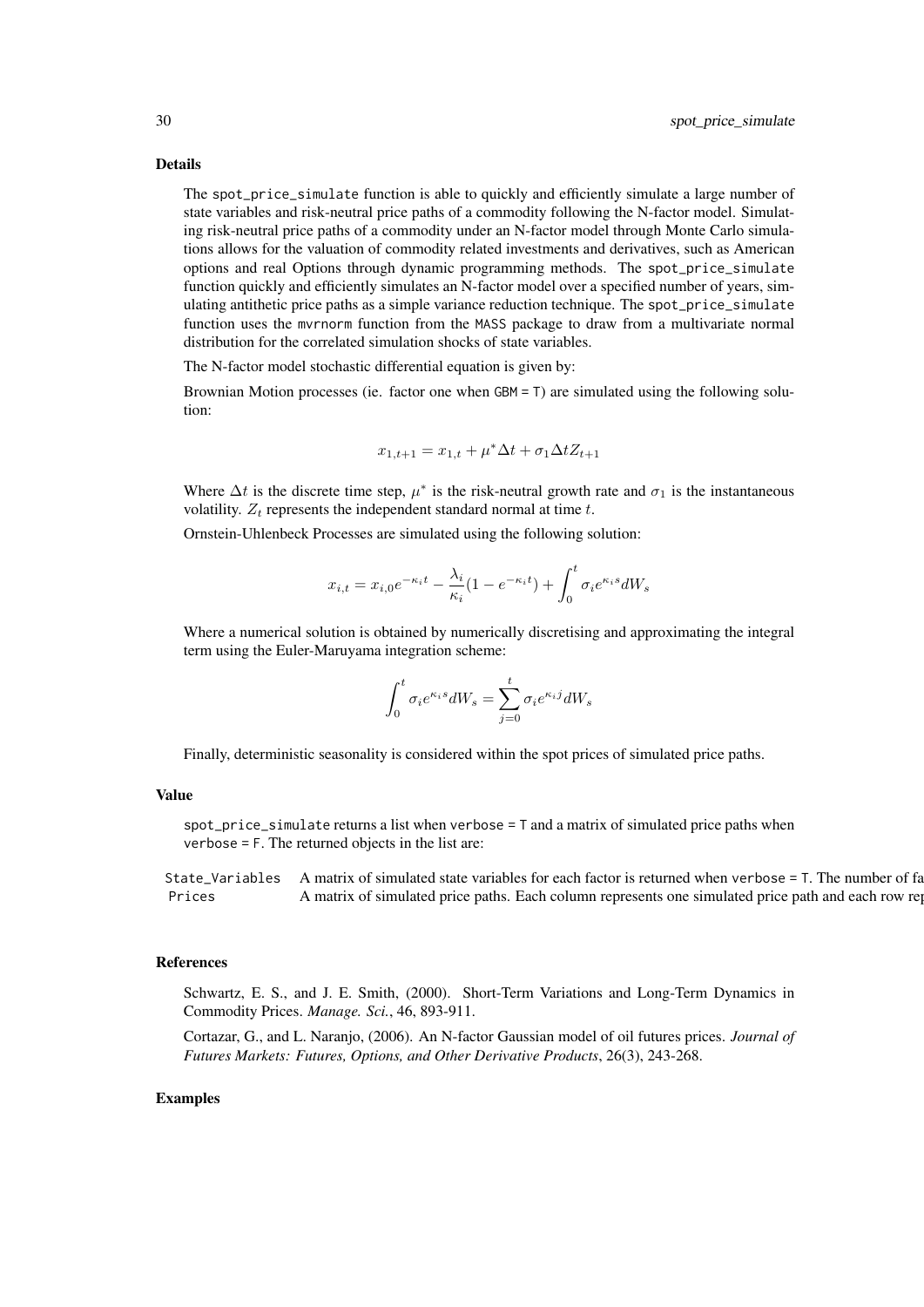<span id="page-30-0"></span> $SS\_oil$  31

```
# Example 1
## Simulate a geometric Brownian motion (GBM) process:
simulated_spot_prices <- spot_price_simulate(
x_0 = \log(20),
parameters = c(mu_rn = (0.05 - (1/2) * 0.2^2), sigma_1 = 0.2),
 t = 1.
dt = 1/12.
N simulations = 1e3)
# Example 2
## Simulate the Short-Term/Long-Term model:
### Step 1 - Obtain contemporary state variable estimates through the Kalman Filter:
SS_2F_filtered <- NFCP_Kalman_filter(parameter_values = SS_oil$two_factor,
                                    parameter_names = names(SS_oil$two_factor),
                                    log_futures = log(SS_oil$stitched_futures),
                                    dt = SS oil$dt.
                                    futures_TTM = SS_oil$stitched_TTM,
                                    verbose = TRUE)
### Step 2 - Use these state variable estimates to simulate futures spot prices:
simulated_spot_prices <- spot_price_simulate(
 x_0 = SS_2F_filtered$x_t,
 parameters = SS_oil$two_factor,
 t = 1.
 dt = 1/12,
 N_simulations = 1e3,
 antithetic = TRUE,
 verbose = TRUE)
```
SS\_oil *Crude oil term structure futures data (1990 - 1995)*

#### Description

The SS\_oil list object features the approximate weekly observations of Crude Oil (WTI) futures contracts used to develop a two-factor commodity pricing model within the prominent work of Schwartz and Smith (2000) titled: "Short-Term Variations and long-Term Dynamics in Commodity Prices". The two-factor commodity pricing model presented within this study is also included. The SS\_oil list object is used extensively within the NFCP package to provide working examples and showcase the features of the package.

#### Usage

data(SS\_oil)

#### Format

A list Containing eight objects:

contracts A data frame with 268 rows and 82 columns. Each column represents a Crude Oil futures contract, and each row represents a closing weekly price for that futures contract. Observation dates of the contract object are weekly in frequency from 1990-02-06 to 1995-02-14. Contracts without observations on a particular date are represented as NA.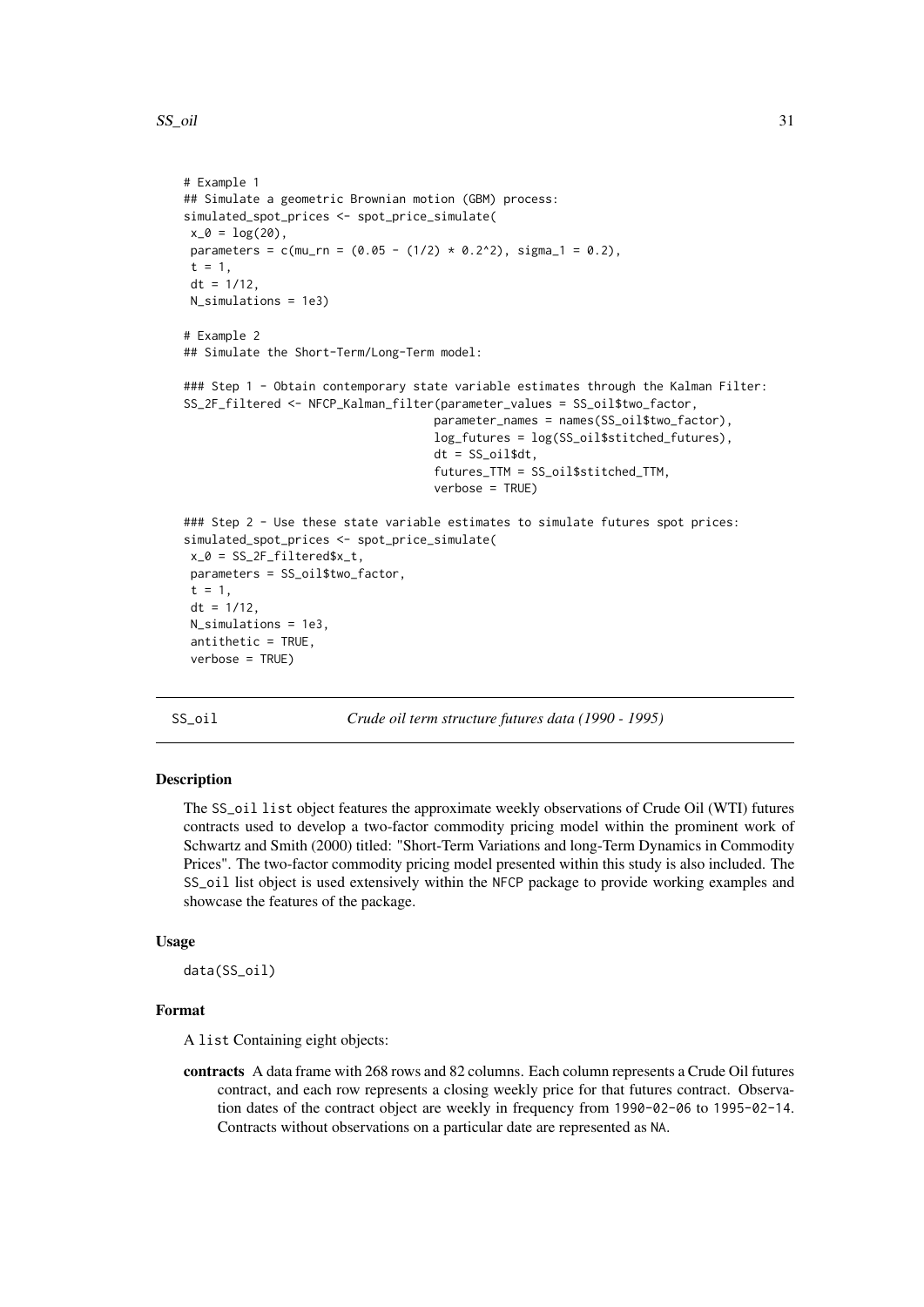- <span id="page-31-0"></span>stitched futures Schwartz and Smith (2000) applied stitched contract observation data to estimate commodity pricing models, which are approximated within this object. The stitched\_futures object was developed using the stitch\_contracts function (see stitch\_contracts examples for more details). Contracts were stitched according to the contract numbers specified within the object stitched\_TTM. stitched\_futures is identical to the futures data made available within the MATLAB program "SchwartzSmithModel" developed by Goodwin (2013).
- spot A data.frame of spot prices of Crude Oil. weekly in frequency from 1990-02-06 to 1995-02-14.
- final trading days Named vector listing the final trading days of each observed futures contract within the contracts object. Each element of final trading days corresponds to a column of the contracts object. The final trading day of a futures contract is used to calculate the number of business days from a given observation to the maturity of the contract (ie. a contract time to maturity).
- contract maturities A data frame with identical dimensions to the contracts data frame. This data frame lists the time to maturity of a given futures contract in years at each observation point. This is identical to the number of business days (in years) between the observed date and the final trading day of a particular futures contract. The maturity matrix assumes 262 trading days a year. If the contract is not yet available or has expired, the contract\_maturities element is NA.
- stitched\_TTM A vector corresponding to the constant time to maturities that was assumed within the original study of Schwartz and Smith (2000).
- dt The discrete time step used to estimate parameters with this data. The time step is 5/262, which represents a weekly frequency of observations where each weekday is a business day (ie. there are no business days on weekends).
- two\_factor The crude oil two-factor commodity pricing model parameters presented within the work of Schwartz and Smith (2000). These parameter estimates are prolific, benchmarked within several subsequent publications.

#### References

Dominice Goodwin (2013). Schwartz-Smith 2-factor model - Parameter estimation (https://www.mathworks.com/matlab schwartz-smith-2-factor-model-parameter-estimation), MATLAB Central File Exchange. Retrieved November 21, 2020.

Schwartz, E. S., and J. E. Smith, (2000). Short-Term Variations and Long-Term Dynamics in Commodity Prices. *Manage. Sci.*, 46, 893-911.

stitch\_contracts *Stitch futures contracts*

#### Description

Aggregate futures contract price data by stitching according to either approximate maturities and rollover frequency or contract number from closest maturity.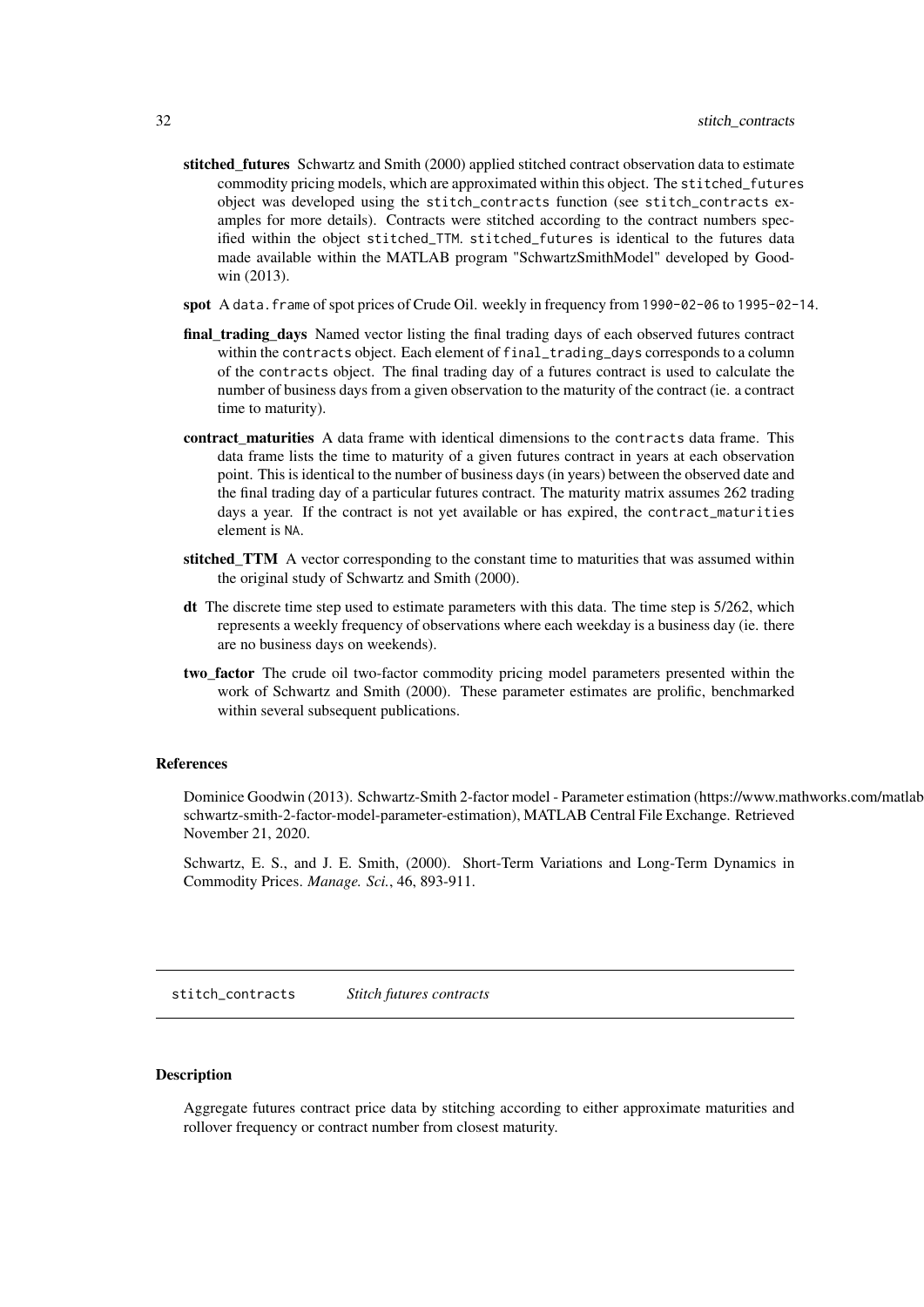#### stitch\_contracts 33

#### Usage

```
stitch_contracts(
  futures,
  futures_TTM = NULL,
 maturity_matrix = NULL,
 rollover_frequency = NULL,
  contract_numbers = NULL,
  verbose = FALSE
\lambda
```
#### Arguments

| futures            | Contract futures price data. Each row of Futures should represent one obser-<br>vation of futures prices and each column should represent one quoted futures<br>contract. NA's in Futures are allowed, representing missing observations. |
|--------------------|-------------------------------------------------------------------------------------------------------------------------------------------------------------------------------------------------------------------------------------------|
| futures TTM        | A vector of contract maturities to stitch                                                                                                                                                                                                 |
| maturity_matrix    |                                                                                                                                                                                                                                           |
|                    | The time-to-maturity (in years) for each contract at each given observation point.                                                                                                                                                        |
|                    | The dimensions of maturity_matrix should match those of Futures                                                                                                                                                                           |
| rollover_frequency |                                                                                                                                                                                                                                           |
|                    | the frequency (in years) at which contracts should be rolled over                                                                                                                                                                         |
| contract_numbers   |                                                                                                                                                                                                                                           |
|                    | A vector of contract numbers offset from the closest-to-maturity contract at                                                                                                                                                              |
|                    | which to stitch contracts.                                                                                                                                                                                                                |
| verbose            | logical. Should additional information be output? see <b>details</b>                                                                                                                                                                      |
|                    |                                                                                                                                                                                                                                           |

#### Details

This function aggregates a set of futures contract data by stitching contract data over an observation period, resulting in a set of futures observations that is 'complete' (ie. Does not feature missing observations). Aggregated futures data benefit from several computational efficiencies compared to raw contract data, but results in the loss of futures price information.

There are two methods of the stitch contracts function that can be utilized the stitch contracts:

#### Method 1

stitch\_contracts(futures,contract\_numbers,verbose = T) Futures data may be aggregated by stitching prices according to maturity matching. This method requires the inputs futures\_TTM, maturity\_matrix and rollover\_frequency. This method stitched contracts by matching the observation prices according to which contract has the closest time-to-maturity of the desired maturity specified in futures\_TTM. Contracts are rolled over at the frequency specified in rollover\_frequency.

#### Method 2

stitch\_contracts(futures,futures\_TTM,maturity\_matrix,rollover\_frequency,verbose = T) Futures data may be stitched according to the contract numbers offset from the closest-tomaturity contract. This method requires only the input contract\_numbers specifying which contracts should be included. This method is most appropriate when the maturity of available contracts are consistent (ie. contracts expire every month or three months).

#### Value

stitch\_contracts returns a matrix of stitched futures prices if verbose = T and a list with two or three objects otherwise (see below).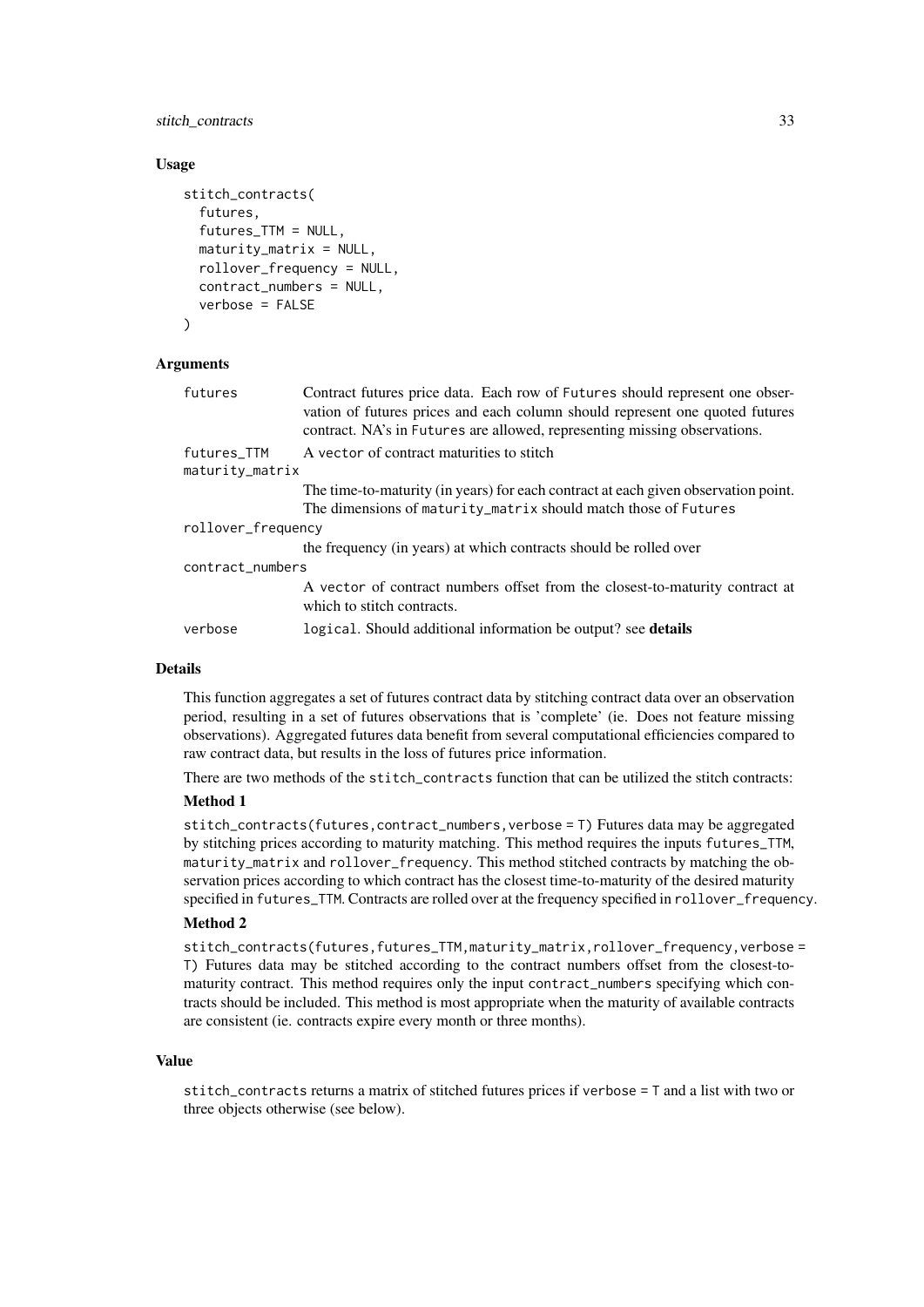#### <span id="page-33-0"></span>34 TSfit\_volatility

prices A data frame of Stitched futures prices. Each row represents an observation of the specified contracts. maturities A data frame of the time-to-maturity of observed futures prices. Each row represents an observation of the tickers A data frame of the named columns of observed futures prices (e.g. contract tickers). Returned only when

#### References

Schwartz, E. S., and J. E. Smith, (2000). Short-Term Variations and Long-Term Dynamics in Commodity Prices. *Manage. Sci.*, 46, 893-911.

Cortazar, G., and L. Naranjo, (2006). An N-factor Gaussian model of oil futures prices. *Journal of Futures Markets: Futures, Options, and Other Derivative Products*, 26(3), 243-268.

#### Examples

##These examples approximately replicate the Crude Oil data utilized within the ##prominent work of Schwartz and Smith (2000):

```
###Method 1 - Stitch crude oil contracts according to maturity matching:
SS_stitched_M1 <- stitch_contracts(futures = SS_oil$contracts,
                                  futures_TTM = c(1, 5, 9, 13, 17)/12,
                                  maturity_matrix = SS_oil$contract_maturities,
                                  rollover_frequency = 1/12, verbose = TRUE)
```

```
###Method 2 - Stitch crude oil contracts according to nearest contract numbers:
SS_stitched_M2 <- stitch_contracts(futures = SS_oil$contracts,
                                  contract_numbers = c(1, 5, 9, 13, 17), verbose = TRUE)
```
TSfit\_volatility *Calculate the volatility term structure of futures returns*

#### Description

Estimate the theoretical and empirical volatility term structure of futures returns

#### Usage

```
TSfit_volatility(parameters, futures, futures_TTM, dt)
```

| parameters  | vector. A named vector of parameters of an N-factor model. Function NFCP_parameters<br>is recommended.                                                                                                          |
|-------------|-----------------------------------------------------------------------------------------------------------------------------------------------------------------------------------------------------------------|
| futures     | matrix. Historical observes futures price data. Each column must correspond to<br>a listed futures contract and each row must correspond to a discrete observation<br>of futures contracts. NA's are permitted. |
| futures_TTM | vector. Each element of 'futures_TTM' must correspond to the time-to-maturity<br>from the current observation point of futures contracts listed in object 'futures'.                                            |
| dt          | numeric. Constant, discrete time step of observations, in years.                                                                                                                                                |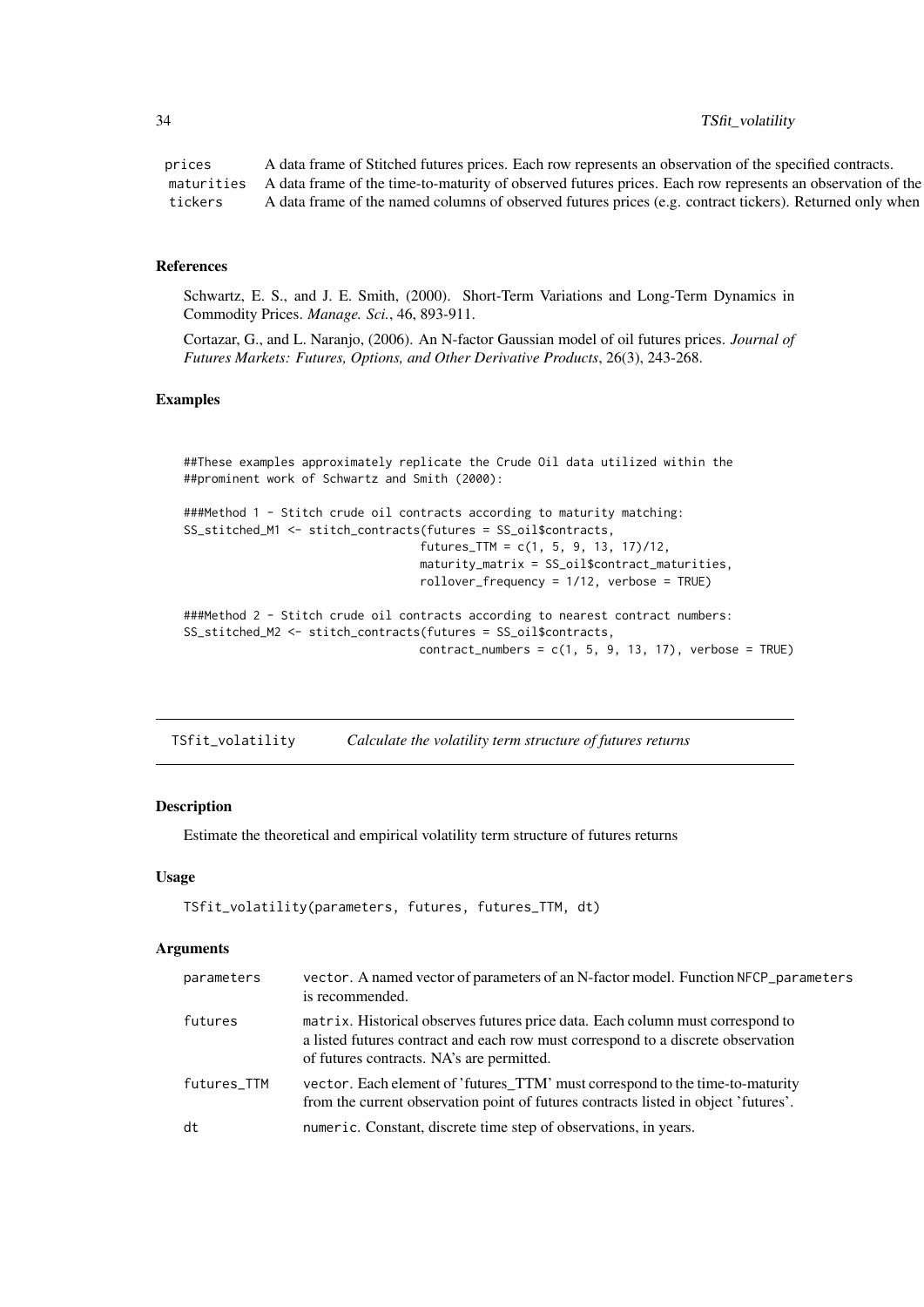#### Details

The fit of an N-factor models theoretical volatility term structure of futures returns to those obtained directly from observed futures prices can be used as a measure of robustness for the models ability to explain the behaviour of a commodities term structure.

The theoretical model volatility term structure of futures returns is given by the following equation:

$$
\sigma_F(\tau) = \sum_{i=1}^N \sum_{j=1}^N \sigma_i \sigma_j \rho_{i,j} e^{-(\kappa_i + \kappa_j)\tau}
$$

Under the case that  $\kappa_1 = 0$ , the model volatility term structure converges to  $\sigma_1^2$  as  $\tau$  grows large. The empirical volatility term structure of futures returns is given by:

$$
\hat{\sigma}_F^2(\tau) = \frac{1}{\Delta t} \sum_{i=1}^N (log(F(t_i, \tau) / F(t_i - \Delta t, \tau)) - \bar{\mu})^2
$$

According to Cortazar and Naranjo (2006): "A larger number of factors gives more flexibility to adjust first and second moments simultaneously, hence explaining why (a) four-factor (may) outperform (a) three-factor one in fitting the volatility term structure."

#### Value

TSfit\_volatility returns a matrix with the theoretical and empirical volatility term structure of futures returns, with the number of columns of this matrix coinciding with the number of input futures contracts.

#### References

Schwartz, E. S., and J. E. Smith, (2000). Short-Term Variations and Long-Term Dynamics in Commodity Prices. *Manage. Sci.*, 46, 893-911.

Cortazar, G., and L. Naranjo, (2006). An N-factor Gaussian model of oil futures prices. *Journal of Futures Markets: Futures, Options, and Other Derivative Products*, 26(3), 243-268.

#### Examples

```
# Test the volatility term structure fit of the Schwartz-Smith two-factor model on crude oil:
V_TSFit <- TSfit_volatility(
parameters = SS_oil$two_factor,
futures = SS_oil$stitched_futures,
futures_TTM = SS_oil$stitched_TTM,
dt = SS_oil$dt)
```